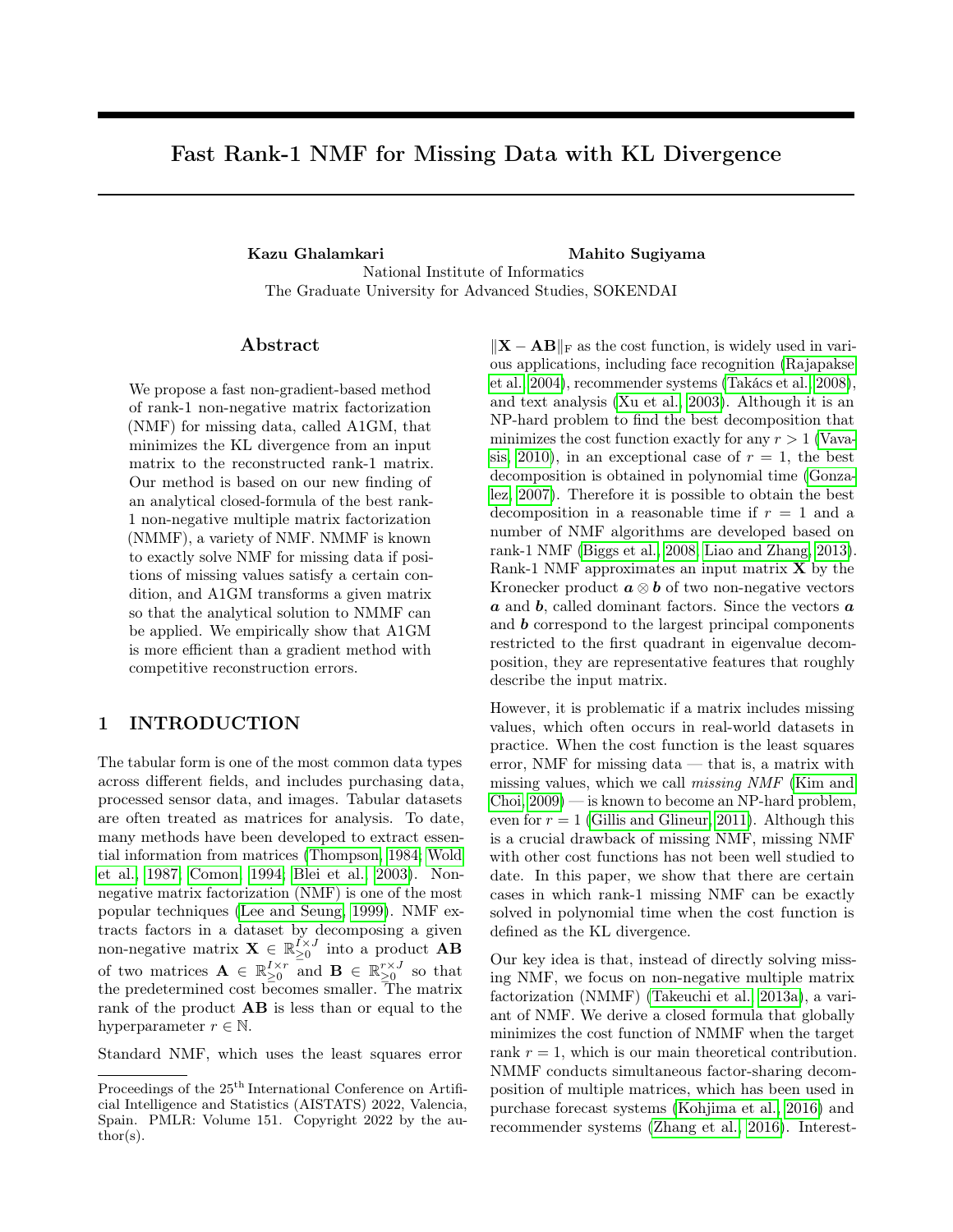ingly, if the cost function is given as the KL divergence, NMMF is equivalent to missing NMF when missing values are clustered in the lower right corner of the input matrix [\(Takeuchi et al., 2013a\)](#page-9-9). Using this relationship between missing NMF and NMMF, we can efficiently compute the exact solution of rank-1 missing NMF with the KL divergence by our solution to NMMF when we can locate missing values in a rectangular region by permuting rows and columns.

Moreover, to treat matrices in which we cannot locate missing values in a rectangular region by permutations of rows and columns, we provide a method of finding an approximate solution of rank-1 missing NMF by adding more missing values so that we can use the closed formula of the best rank-1 NMMF. We call our novel method A1GM (Analytical solution for rank-1 NMF with Grid-based Missing values). We empirically show that A1GM is more efficient than an existing gradient-based method for rank-1 missing NMF with the competitive reconstruction error.

We summarize our contribution as follows:

- We derive a closed formula of the best rank-1 NMMF, which extracts the most dominant factors faster than the existing gradient method.
- We develop a novel efficient method to solve rank-1 missing NMF, called A1GM, and prove that A1GM globally minimizes a cost function under an assumption about the position of missing values.
- We empirically show that A1GM is more efficient than an existing method for missing NMF with competitive reconstruction error.

#### 1.1 Notations and problem setup

Matrices are denoted by bold capital letters like  $X$ and  $Y$ , and vectors are denoted by lower-case bold alphabets like  $\boldsymbol{a}$  and  $\boldsymbol{b}$ . The total sum of a matrix or a vector is represented as  $S(\cdot)$ . The *i*th component of a vector  $\boldsymbol{a}$  is written in its non-bold letter as  $a_i$ . The Kronecker product of two vectors  $\boldsymbol{a}$  and  $\boldsymbol{b}$  is denoted by  $(a \otimes b)$ , which is a rank-1 matrix, and each element is defined as  $(\mathbf{a} \otimes \mathbf{b})_{ij} = a_i b_j$ . The  $I \times J$  all-one and all-zero matrices are denoted by  $\mathbf{1}_{I\times J}$  and  $\mathbf{0}_{I\times J}$ , respectively. The identity matrix is denoted by I. The transpose of a matrix **X** is denoted by  $X<sup>T</sup>$ . The elementwise product of two matrices  $A$  and  $B$  is denoted by  $\mathbf{A} \circ \mathbf{B}$ . For a pair of natural numbers n and  $m \ (\geq n)$ , we denote by  $[n, m] = \{n, n+1, \ldots, m-1, m\}$ . We abbreviate  $[1, m]$  as  $[m]$ . The set difference of B and A is denoted by  $B \setminus A$ . When we use the Kullback–Leibler (KL) divergence  $D(\mathbf{X}, \mathbf{Y})$  for matrices **X** and **Y**, it is defined as follows: [\(Lee and Seung, 2001\)](#page-9-12)

$$
D(\mathbf{X}, \mathbf{Y}) = \sum_{i,j} \left\{ \mathbf{X}_{ij} \log \frac{\mathbf{X}_{ij}}{\mathbf{Y}_{ij}} - \mathbf{X}_{ij} + \mathbf{Y}_{ij} \right\}.
$$

In this paper, we treat two tasks, rank-1 NMMF and rank-1 missing NMF. We consistently assume that these cost functions are defined by the above KL divergence throughout the paper.

Rank-1 NMMF Rank-1 NMMF simultaneously decomposes three matrices  $\mathbf{X} \in \mathbb{R}_{\geq 0}^{I \times J}$ ,  $\mathbf{Y} \in \mathbb{R}_{\geq 0}^{N \times J}$  and  $\mathbf{Z} \in \mathbb{R}_{\geq 0}^{I \times M}$  into three rank-1 matrices  $\mathbf{w} \otimes \mathbf{h}$ ,  $\mathbf{a} \otimes \mathbf{h}$ , and  $\mathbf{w} \otimes \mathbf{b}$ , respectively, using non-negative vectors  $\boldsymbol{w} \in \mathbb{R}_{\geq 0}^I, \boldsymbol{h} \in \mathbb{R}_{\geq 0}^J, \boldsymbol{a} \in \mathbb{R}_{\geq 0}^N, \text{ and } \boldsymbol{b} \in \mathbb{R}_{\geq 0}^M.$  The cost function of NMMF is defined as

<span id="page-1-2"></span>
$$
D(\mathbf{X}, \mathbf{w} \otimes \mathbf{h}) + \alpha D(\mathbf{Y}, \mathbf{a} \otimes \mathbf{h}) + \beta D(\mathbf{Z}, \mathbf{w} \otimes \mathbf{b}), \quad (1)
$$

and the task of rank-1 NMMF is to find vectors  $w, h$ ,  $a$ , and  $b$  that minimize the above cost. We assume that the scaling parameters  $\alpha$  and  $\beta$  are non-negative

Rank-1 missing NMF Rank-1 NMF for a matrix with missing values (rank-1 missing NMF) is the task of finding two non-negative vectors  $\boldsymbol{w}\in\mathbb{R}_{\geq 0}^I$  and  $\boldsymbol{h}\in\mathbb{R}_{\geq 0}^J$ that minimize a weighted cost function  $D_{\Phi}(\mathbf{X}, \mathbf{w} \otimes \overline{\mathbf{h}})$ defined as

<span id="page-1-0"></span>
$$
D_{\mathbf{\Phi}}(\mathbf{X}, \mathbf{w} \otimes \mathbf{h}) = D(\mathbf{\Phi} \circ \mathbf{X}, \mathbf{\Phi} \circ (\mathbf{w} \otimes \mathbf{h})) \qquad (2)
$$

for a non-negative input matrix  $\mathbf{X} \in \mathbb{R}_{\geq 0}^{I \times J}$  and a binary weight matrix  $\mathbf{\Phi} \in \{0,1\}^{I \times J}$ . The weight matrix indicates the position of missing values; that is,  $\mathbf{\Phi}_{ij} = 0$ if the entry  $\mathbf{X}_{ij}$  is missing,  $\mathbf{\Phi}_{ij} = 1$  otherwise. Note that the above cost function [\(2\)](#page-1-0) is always convex in  $w$ and  $h$ .

## 2 THE A1GM METHOD

In this section, we present our proposed method for rank-1 missing NMF, called A1GM. We derive a closed formula of the best rank-1 NMMF in Section [2.1,](#page-1-1) followed by introducing A1GM using the closed formula in Section [2.2.](#page-4-0)

#### <span id="page-1-1"></span>2.1 A closed formula of the best rank-1 NMMF

We give the following closed formula of the best rank-1 NMMF that exactly minimizes the cost function in Equation [\(1\)](#page-1-2), which is our main theoretical contribution. This formula efficiently extracts only the most dominant factors from three input matrices.

<span id="page-1-3"></span>**Theorem 1** (the best rank-1 NMMF). For any given three positive matrices  $\mathbf{X} \in \mathbb{R}_{>0}^{I \times J}$ ,  $\mathbf{Y} \in \mathbb{R}_{>0}^{N \times J}$ , and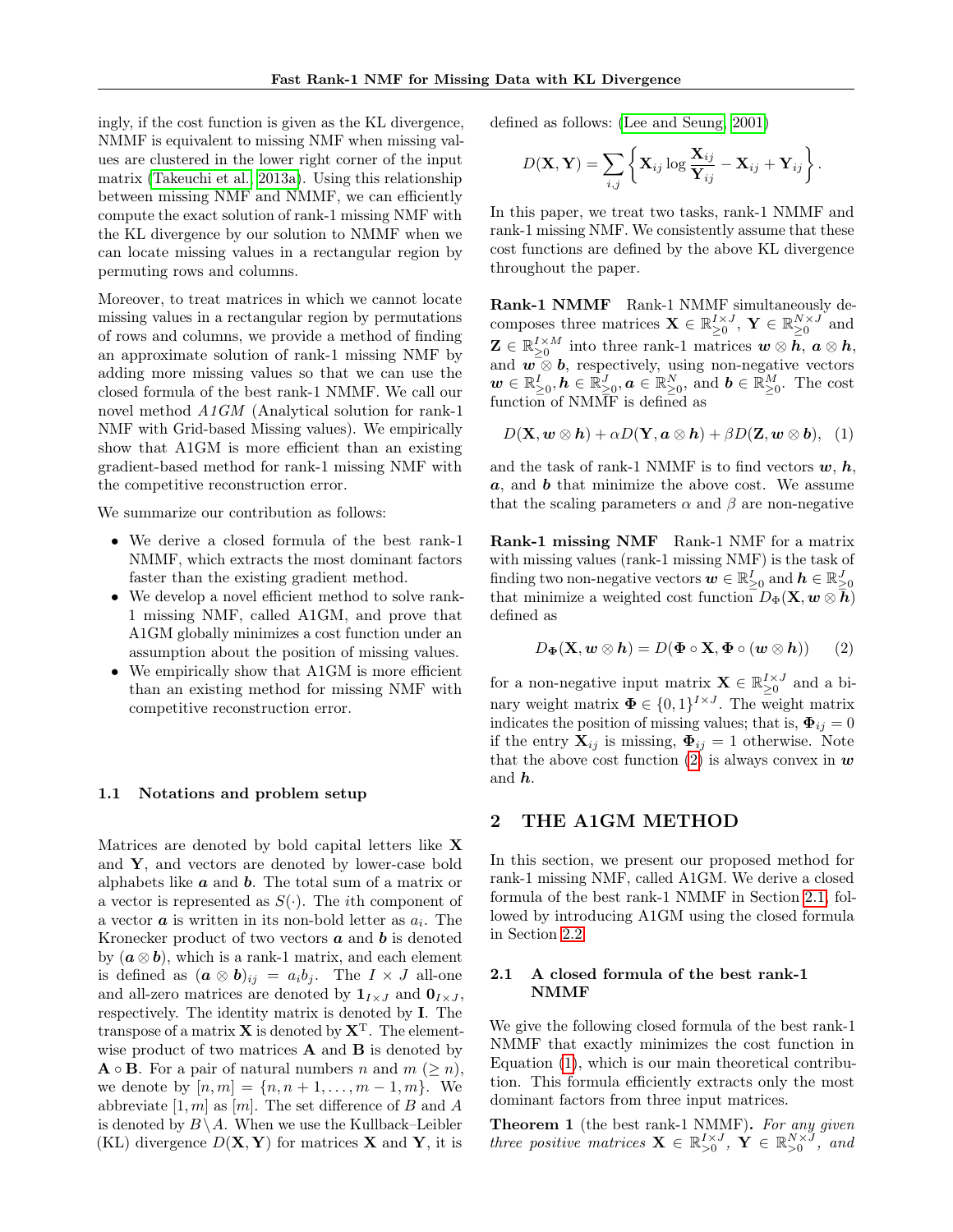$\mathbf{Z} \in \mathbb{R}_{>0}^{I \times M}$  and two parameters  $\alpha, \beta \geq 0$ , four non- $\textit{negative vectors } \boldsymbol{w} \in \mathbb{R}_{\geq 0}^I, \boldsymbol{h} \in \mathbb{R}_{\geq 0}^J, \boldsymbol{a} \in \mathbb{R}_{\geq 0}^N, \textit{ and}$  $\boldsymbol{b} \in \mathbb{R}_{\geq 0}^M$  that minimize the cost function in Equation [\(1\)](#page-1-2) is given as

$$
w_i = \frac{\sqrt{S(\mathbf{X})}}{S(\mathbf{X}) + \beta S(\mathbf{Z})} \left\{ \sum_{j=1}^J \mathbf{X}_{ij} + \sum_{m=1}^M \beta \mathbf{Z}_{im} \right\},
$$
  
\n
$$
h_j = \frac{\sqrt{S(\mathbf{X})}}{S(\mathbf{X}) + \alpha S(\mathbf{Y})} \left\{ \sum_{i=1}^I \mathbf{X}_{ij} + \sum_{n=1}^N \alpha \mathbf{Y}_{nj} \right\},
$$
  
\n
$$
a_n = \frac{\sum_{j=1}^J \mathbf{Y}_{nj}}{\sqrt{S(\mathbf{X})}}, \quad b_m = \frac{\sum_{i=1}^I \mathbf{Z}_{im}}{\sqrt{S(\mathbf{X})}}.
$$

The time complexity to obtain the best rank-1 NMMF is  $O(IJ + NJ + IM)$ . Note that, for  $N = M = 0$ , our result in Theorem [1](#page-1-3) coincides with the best rank-1 NMF minimizing the KL divergence from an input matrix  $X$  to the reconstructed rank-1 matrix shown in [Ho and Van Dooren](#page-8-5) [\(2008\)](#page-8-5).

In subsections  $2.1.1 - 2.1.3$ , we introduce information geometric formulation of NMMF using the log-linear model and derive the closed-form solution given in Theorem [1.](#page-1-3) Although they can be viewed as a proof of Theorem [1,](#page-1-3) we provide it in the main text as it includes various interesting properties between NMMF and information geometry, particularly characterization of rank-1 decomposition via parameters of the exponential family, which we believe is valuable for further development of this line of research.

## <span id="page-2-0"></span>2.1.1 Projection theory in information geometry

To prove Theorem [1,](#page-1-3) we first prepare the general projection theory in information geometry [\(Amari, 2016\)](#page-8-6).

The exponential family is a set of probability distributions that can be represented as  $\log P_{\theta}(x)$  =  $C(x) + \sum_{i=1}^{N} \theta_i F_i(x) - \psi(\boldsymbol{\theta})$  using natural parameters  $\boldsymbol{\theta} = (\theta_1, \ldots, \theta_N) \in \mathbb{R}^N$ . It is known that expectation parameters  $\eta_i = \mathbb{E}_{P_{\theta}}[F_i]$  can be uniquely determined by the normalization factor  $\psi(\boldsymbol{\theta})$  and natural parameters θ. Since both natural parameters θ and expectation parameters  $\boldsymbol{\eta} = (\eta_1, \dots, \eta_N)$  can identify a distribution, we can use them as coordinate systems for distributions, which is a typical approach in information geometry.

Let  $Q$  be the set of distributions that satisfy a condition  $f(\theta_{1:n}) = 0$  for a linear function  $f(\cdot)$  on a part of the natural parameters  $\boldsymbol{\theta}_{1:n} = (\theta_1, \ldots, \theta_n)$ , where we assume that this part is from  $1$  to  $n$  without loss of generality. This set  $Q$  is a subspace characterized by the  $\theta$ -coordinate system. Let us find a distribution  $Q \in \mathcal{Q}$ that is nearest to a given distribution  $P$  in terms of the



<span id="page-2-1"></span>Figure 1: A partial order structure for NMMF for three input matrices  $\mathbf{X} \in \mathbb{R}_{>0}^{I \times J}$ ,  $\mathbf{Y} \in \mathbb{R}_{>0}^{N \times J}$ , and  $\mathbf{Z} \in$  $\mathbb{R}_{>0}^{I \times M}$ . Only natural parameters on gray-colored nodes can have non-zero values if and only if  $(X, Y, Z)$  is simultaneously rank-1 decomposable.

KL divergence; that is, solve the optimization problem

$$
Q = \operatornamewithlimits{argmin}_{Q' \in \mathcal{Q}} D(P,Q').
$$

This constrained optimization is called the m-projection of P onto Q. When the condition of Q is linear to  $\theta$ , the projection destination Q always uniquely exists and this optimization becomes a convex problem. Moreover, this m-projection does not change the rest of the part of expectation parameters  $\eta_{n+1:N} = (\eta_{n+1}, \ldots, \eta_N)$  [\(Amari,](#page-8-7) [2008\)](#page-8-7). In this paper, we call this property expectation conservation law in m-projection. It has already been reported that we can conduct non-negative tensor Tucker rank reduction efficiently using this conservation law [\(Ghalamkari and Sugiyama, 2021\)](#page-8-8).

#### 2.1.2 Modeling

The input of NMMF is a triple  $(X, Y, Z)$ , where  $X \in$  $\mathbb{R}_{>0}^{I \times J}$ ,  $\mathbf{Y} \in \mathbb{R}_{>0}^{N \times J}$ , and  $\mathbf{Z} \in \mathbb{R}_{>0}^{I \times M}$ . For simplicity, we normalize them beforehand so that their sum is 1; that is,  $S(\mathbf{X}) + S(\mathbf{Y}) + S(\mathbf{Z}) = 1$ . It is straightforward to eliminate this assumption using the property of KL divergence,  $\alpha D(\mathbf{X}, \mathbf{Y}) = D(\alpha \mathbf{X}, \alpha \mathbf{Y})$ , for any nonnegative number  $\alpha$ . We model these three matrices using a single discrete distribution equipped with a structured sample space.

Let  $p$  be a probability mass function with the sample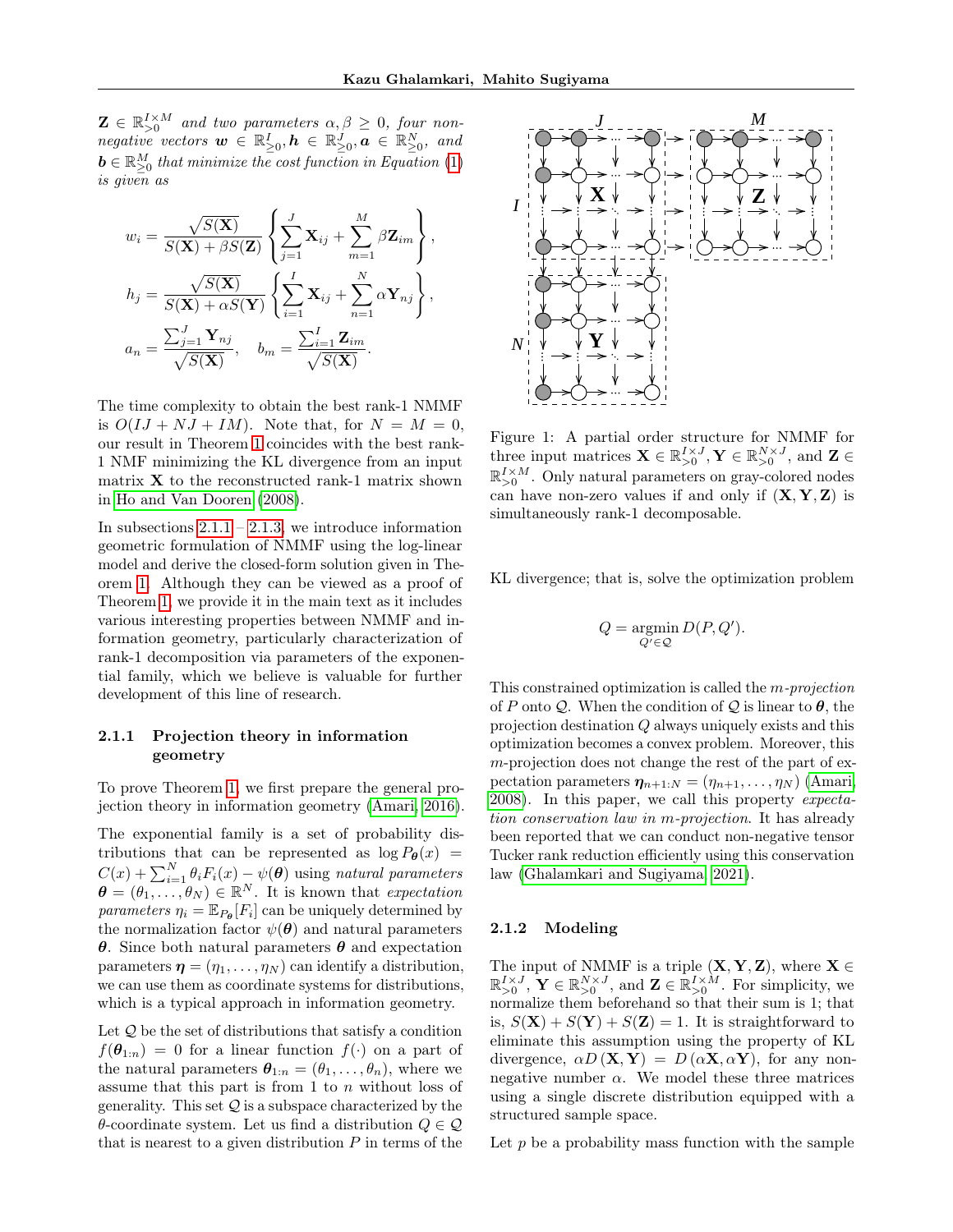space  $\Omega$  given as

$$
\Omega = \Omega_{\mathbf{X}} \cup \Omega_{\mathbf{Y}} \cup \Omega_{\mathbf{Z}}, \text{ where}
$$
  
\n
$$
\Omega_{\mathbf{X}} = [I] \times [J], \quad \Omega_{\mathbf{Y}} = [I + 1, I + N] \times [J],
$$
  
\n
$$
\Omega_{\mathbf{Z}} = [I] \times [J + 1, J + M].
$$

For each  $(k, l) \in \Omega$ , probability  $p(k, l)$  is defined as

$$
p(k,l) = \exp\left(\sum_{(s,t)\leq (k,l)} \theta_{st}\right),\tag{3}
$$

where we use a partial order " $\leq$ " over elements of  $\Omega$ , defined as  $(k, l) \leq (s, t)$  if and only if  $k \leq s$  and  $l \leq t$ . It is clear that this distribution in Equation [\(3\)](#page-3-1) belongs to the exponential family and  $\boldsymbol{\theta} = (\theta_{ij})_{(i,j)\in\Omega\setminus\{(1,1)\}}$ are natural parameters of the distribution, hence there is a one-to-one correspondence between  $(X, Y, Z)$  and **θ**. The natural parameter  $θ_{11}$ , in which  $(1, 1)$  is the smallest element in the partially ordered space  $\Omega$ , corresponds to the normalization factor  $\psi(\boldsymbol{\theta})$ . The natural parameters are identified so that they satisfy

$$
\mathbf{X}_{ij} = p(i,j), \quad \mathbf{Y}_{nj} = p(I+n,j), \quad \mathbf{Z}_{im} = p(i, J+m),
$$

where the subspace  $\Omega_{\mathbf{X}}$  corresponds to  $\mathbf{X}, \Omega_{\mathbf{Y}}$  to  $\mathbf{Y},$ and  $\Omega_{\mathbf{Z}}$  to  $\mathbf{Z}.$  This model is a special case of a log-linear model on a poset [\(Sugiyama et al., 2017\)](#page-9-13). Figure [1](#page-2-1) illustrates the partial order for the input triple  $(X, Y, Z)$ . There are other possible ways to model  $(X, Y, Z)$  as a probability distribution using different partial order structure. However, the solution formula that we obtain in Theorem [1](#page-1-3) does not depend on the modeling.

Since we use the exponential function in our modeling in Equation [\(3\)](#page-3-1), our model cannot treat 0. Therefore, our mathematical statements are guaranteed with only positive inputs.

Our model belongs to the exponential family, which makes it possible to analyze NMMF from the viewpoint of information geometry [\(Amari, 2016\)](#page-8-6). The generalization of this model, the log-linear model on posets, is flexible to handle discrete structures, so our model is able to handle the partial order structure of the NMMF. As described in the previous subsection, we can also identify an exponential distribution by the expectation parameters  $\eta$  instead of the natural parameters  $\theta$ . Using results provided in [\(Sugiyama et al., 2017\)](#page-9-13) based on the incidence algebra between natural parameters  $\boldsymbol{\theta}$ and expectation parameters  $\eta$ , we can also obtain the expectation parameters  $\eta$  using the following formula:

$$
\eta_{kl} = \sum_{(k,l) \le (s,t)} p(s,t).
$$

Therefore we have a one-to-one mapping between an input tuple  $(X, Y, Z)$ ,  $\theta$ , and  $\eta$ .



<span id="page-3-2"></span><span id="page-3-1"></span>Figure 2: Information geometric view of rank-1 NMMF. Rank-1 NMMF is m-projection onto simultaneous rank-1 subspace from a triple of input three matrices, where one-body expectation parameters do not change.

#### <span id="page-3-0"></span>2.1.3 Derivation of the exact solution of rank-1 NMMF

Let  $\boldsymbol{w} \in \mathbb{R}_{\geq 0}^I, \boldsymbol{h} \in \mathbb{R}_{\geq 0}^J, \boldsymbol{a} \in \mathbb{R}_{\geq 0}^N, \text{ and } \boldsymbol{b} \in \mathbb{R}_{\geq 0}^M.$  If three positive matrices  $\mathbf{X} \in \mathbb{R}_{>0}^{\bar{I} \times J}$ ,  $\mathbf{Y} \in \mathbb{R}_{>0}^{N \times \bar{J}}$ , and  $\mathbf{Z} \in \mathbb{R}_{>0}^{I \times M}$  can be decomposed into a form  $\boldsymbol{w}\otimes \boldsymbol{h}, \boldsymbol{a}\otimes \boldsymbol{h},$ and  $\mathbf{w} \otimes \mathbf{b}$ , we say that  $(\mathbf{X}, \mathbf{Y}, \mathbf{Z})$  is simultaneously rank-1 decomposable. Note that the subspace  $Q$  in Section [2.1.1](#page-2-0) corresponds to the set of simultaneous rank-1 decomposable tuples.

To describe the necessary and sufficient conditions for  $(X, Y, Z)$  to be simultaneously rank-1 decomposable, we define *one-body* parameters and *two-body* parameters, which were also used by [Ghalamkari and Sugiyama](#page-8-8) [\(2021\)](#page-8-8). A parameter  $\theta_{ij}$  or  $\eta_{ij}$  is a one-body parameter if one of the indices is 1; that is,  $i = 1$  or  $j = 1$ . Parameters other than one-body parameters are two-body parameters; that is,  $\theta_{ij}, \eta_{ij}$  are two-body parameters if  $i \neq 1$  and  $j \neq 1$ . Using these parameters, we obtain the following propositions.

**Proposition 1** (simultaneous rank-1  $\theta$ -condition). A triple  $(X, Y, Z)$  is simultaneously rank-1 decomposable if and only if its all two-body natural parameters are 0; that is, for any  $(i, j) \in \Omega$ ,

$$
\theta_{ij} = 0
$$
 if  $i \neq 1$  and  $j \neq 1$ .

In Figure [1,](#page-2-1) only gray-colored elements have non-zero values of natural parameters  $\theta$  if and only if  $(X, Y, Z)$ is simultaneously rank-1 decomposable. Moreover, we provide the simultaneously rank-1 decomposable condition using  $\eta$ -parameters as well as on  $\theta$ -parameters.

**Proposition 2** (simultaneous rank-1  $\eta$ -condition). A triple  $(X, Y, Z)$  is simultaneously rank-1 decomposable if and only if its all two-body expectation parameters are factorizable as a product of two one-body parameters: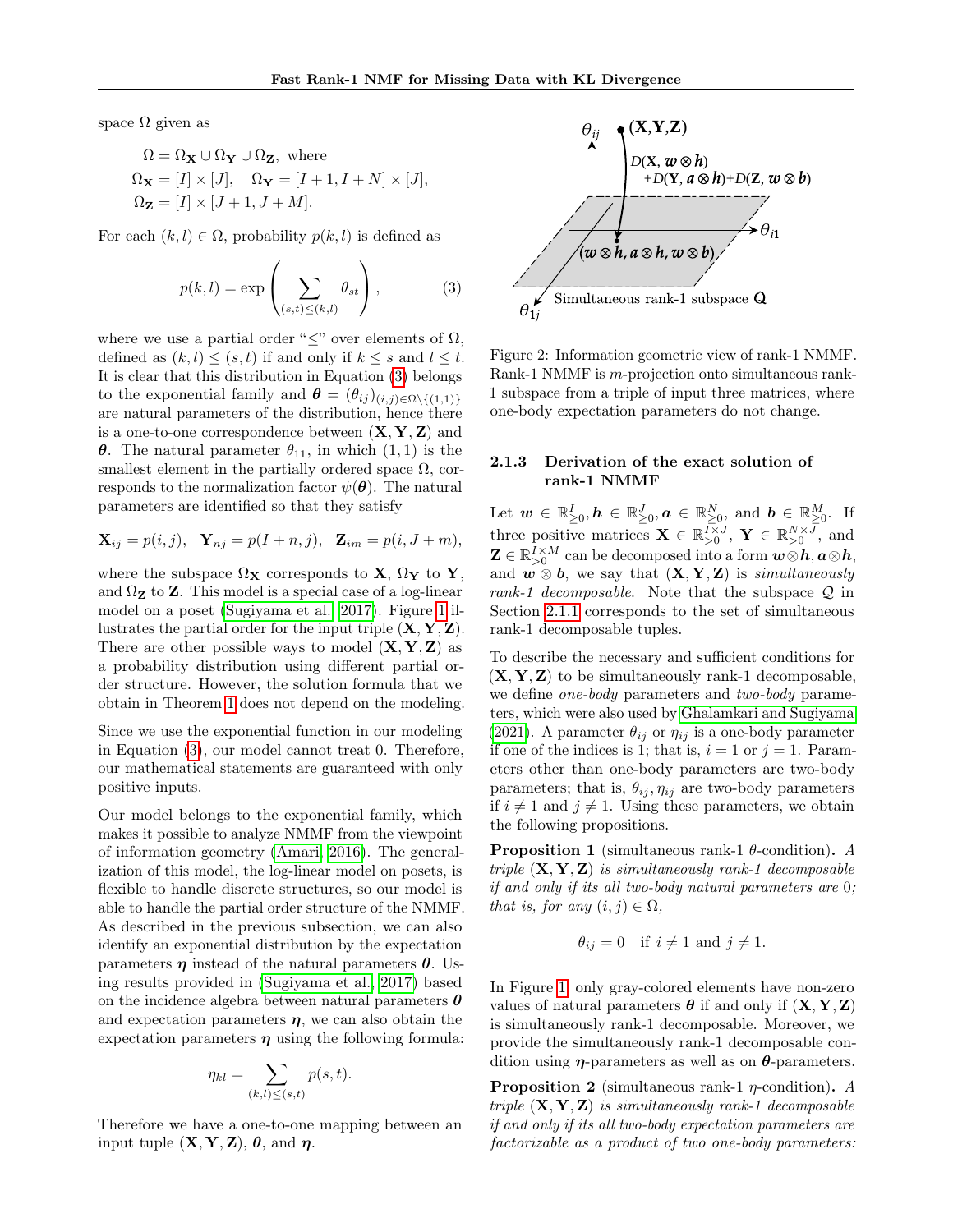$\mathbf T$ 

for any  $(i, j) \in \Omega$ ,

$$
\eta_{ij}=\eta_{i1}\eta_{1j}.
$$

We call a subspace that satisfies simultaneous rank-1 condition simultaneous rank-1 subspace. From the viewpoint of information geometry, we can understand the best rank-1 NMMF as follows (shown in Figure [2\)](#page-3-2). The input of NMMF  $(X, Y, Z)$  corresponds to a point in the space described by the  $\theta$ -coordinate system. The best rank-1 NMMF is an m-projection onto the simultaneous rank-1 subspace from the input point.

Since the m-projection is a convex optimization, we can get the projection destination by a gradient method. However, it requires appropriate settings for initial values, stopping criterion, and learning rates. In addition, the gradient method is often computationally timeconsuming because it involves iterative procedures.

Our closed analytical formula of the projection destination in Theorem [1](#page-1-3) solves all the drawbacks of the gradient-based optimization. According to the expectation conservation law in this  $m$ -projection onto simultaneous rank-1 subspace, two-body  $\eta$ -parameters do not change in the  $m$ -projection. That is, for any  $(i, j) \in \Omega$ ,

$$
\eta_{1j} = \overline{\eta}_{1j}, \quad \eta_{i1} = \overline{\eta}_{i1},
$$

where  $\eta$  is the expectation parameter of input, and  $\overline{\eta}$ is the expectation parameter after the m-projection onto simultaneous rank-1 subspace. By the definition of expectation parameters, we obtain

$$
\begin{cases}\n\eta_{1j}^{\mathbf{X}} - \eta_{1,j+1}^{\mathbf{X}} = (S(\mathbf{w}) + S(\mathbf{a})) h_j \\
\eta_{i1}^{\mathbf{X}} - \eta_{i+1,1}^{\mathbf{X}} = w_i (S(\mathbf{h}) + S(\mathbf{b})) \\
\eta_{1j}^{\mathbf{Y}} - \eta_{1,j+1}^{\mathbf{Y}} = S(\mathbf{w}) b_j \\
\eta_{i1}^{\mathbf{Z}} - \eta_{i+1,1}^{\mathbf{Z}} = a_i S(\mathbf{h}).\n\end{cases}
$$

where  $\eta_{ij}^{\mathbf{X}} = \eta_{ij}$  for  $(i, j) \in \Omega_{\mathbf{X}}, \eta_{i-I,j}^{\mathbf{Y}} = \eta_{i,j}$  for  $(i, j) \in$  $\Omega_{\mathbf{Y}},$  and  $\eta_{i,j-J}^{\mathbf{Z}} = \eta_{i,j}$  for  $(i,j) \in \Omega_{\mathbf{Z}}$ .

The expectation conservation law guarantees that the the values of the left-hand sides do not change before the m-projection, and they also do not change after the m-projection. Since the sum of each matrix  $X, Y, Z$  is represented by one-body  $\eta$ -parameters, the sum of each matrix does not change either in m-projection. Using these facts and multiplying these equations together, we can derive Theorem [1.](#page-1-3) A complete proof of Theorem [1](#page-1-3) is in Supplementary Material.

#### <span id="page-4-0"></span>2.2 Rank-1 missing NMF using Theorem [1](#page-1-3)

In missing NMF, NMF for missing data, when a binary weight matrix  $\mathbf{\Phi} \in \{0,1\}^{I+N,M+\bar{J}}$  and an input matrix

|   | 3 | 3 |   |   |   | 3 | 3 |   | 4 |   | 3 | 3 |   | 4 |    |   |   |   | 4 |
|---|---|---|---|---|---|---|---|---|---|---|---|---|---|---|----|---|---|---|---|
| 3 | 4 |   |   |   | 3 |   |   |   |   | 3 | 4 |   | 5 | 1 | 3  | 4 |   | 5 | 1 |
| 3 | 9 |   |   | 3 | 3 | 9 |   |   | 3 | 3 | 9 |   |   | 3 | ×. | 9 |   |   | 3 |
| 5 |   | 3 | 4 | 1 | 5 |   | 3 |   |   | 5 | 2 | 3 | 4 | 1 | 5  | 2 | 3 | 4 |   |
|   | 4 | 2 | 2 | 3 |   | 4 | 2 | 2 | 3 |   | 4 | 2 | 2 | 3 |    |   |   | 2 | 3 |
|   |   |   |   |   |   |   |   |   |   |   |   |   |   |   |    |   |   |   |   |
|   | 3 | З |   |   |   | 3 |   |   |   | ာ | 3 | 3 |   |   |    |   |   |   |   |
| 3 | 4 |   | 5 |   | 3 | 4 |   | 5 |   | 3 |   |   | 5 | 1 | 3  |   |   | 5 |   |
| 3 | 9 |   |   |   | 3 | 9 |   |   |   | 3 | 9 |   |   | 3 | 3  |   |   |   |   |
| 5 | 2 | 3 | 4 | 1 | 5 | 2 | 3 | 4 |   | 5 |   | 3 | 4 | 1 | 5  |   |   |   |   |
|   |   |   |   | 3 |   |   |   |   |   |   | 4 | 2 | 2 | 3 |    |   | ◠ | っ | 3 |

<span id="page-4-2"></span>Figure 3: Examples of matrices with non-grid-like missing values (left) and grid-like missing values (right). Meshed blocks are missing values. We can create gridlike missing values by increase missing values.

<span id="page-4-1"></span>
$$
\in \mathbb{R}_{\geq 0}^{I+N,M+J} \text{ are given in the form of}
$$

$$
\Phi = \begin{bmatrix} \mathbf{1}_{IJ} & \mathbf{1}_{IM} \\ \mathbf{1}_{NJ} & \mathbf{0}_{NM} \end{bmatrix}, \quad \mathbf{T} = \begin{bmatrix} \mathbf{X} & \mathbf{Z} \\ \mathbf{Y} & \mathbf{U} \end{bmatrix}, \qquad (4)
$$

the cost function of missing NMF is equivalent to that of NMMF [\(Takeuchi et al., 2013a\)](#page-9-9):

$$
\operatorname*{argmin}_{\mathbf{T}_1; \text{rank}(\mathbf{T}_1) = 1} D_{\Phi}(\mathbf{T}, \mathbf{T}_1) \n= \operatorname*{argmin}_{\mathbf{w}, \mathbf{h}, \mathbf{a}, \mathbf{b}} D(\mathbf{X}, \mathbf{w} \otimes \mathbf{h}) + D(\mathbf{Y}, \mathbf{a} \otimes \mathbf{h}) + D(\mathbf{Z}, \mathbf{w} \otimes \mathbf{b}).
$$

Therefore, using the closed formula of the best rank-1 NMMF in Theorem [1,](#page-1-3) we can solve the rank-1 missing NMF when the binary weight matrix  $\Phi$  is given in the form in Equation [\(4\)](#page-4-1). In what follows, we always assume that positions of zero entries of  $\Phi$  coincide with those of missing values of a given input matrix  $\mathbf{T}$ , and we identify them in our discussion.

#### 2.2.1 A1GM with grid-like missing values

Using the fact that rank-1 missing NMF is homogeneous for row and column permutations, we can develop a method for rank-1 missing NMF, called A1GM.

Proposition 3 (Homogeneity of rank-1 missing NMF). Let NMF<sub>1</sub>( $\Phi$ , **X**) be the best rank-1 matrix  $\mathbf{w} \otimes \mathbf{h}$ , which minimizes the cost function in Equation [\(2\)](#page-1-0). For any permutation matrices G and H, it holds that

$$
\mathrm{NMF}_1\left(\mathbf{G\Phi H},\mathbf{GTH}\right)=\mathbf{G}^{\mathrm{T}}\mathrm{NMF}_1\left(\mathbf{\Phi},\mathbf{T}\right)\mathbf{H}^{\mathrm{T}}.
$$

We can then guarantee that A1GM gives the best solution that globally minimizes Equation [\(1\)](#page-1-2) if an input binary weight is grid-like, defined as follows.

Definition 1 (grid-like binary weight matrix). Let  $\mathbf{\Phi} \in \{0,1\}^{I+N,J+M}$  be a binary weight matrix. If there exist two sets  $S^{(1)} \subset [I+N]$  and  $S^{(2)} \subset [J+M]$  such that

$$
\Phi_{ij} = \begin{cases} 0 & \text{if } i \in S^{(1)} \text{ and } j \in S^{(2)} \\ 1 & \text{otherwise,} \end{cases}
$$

,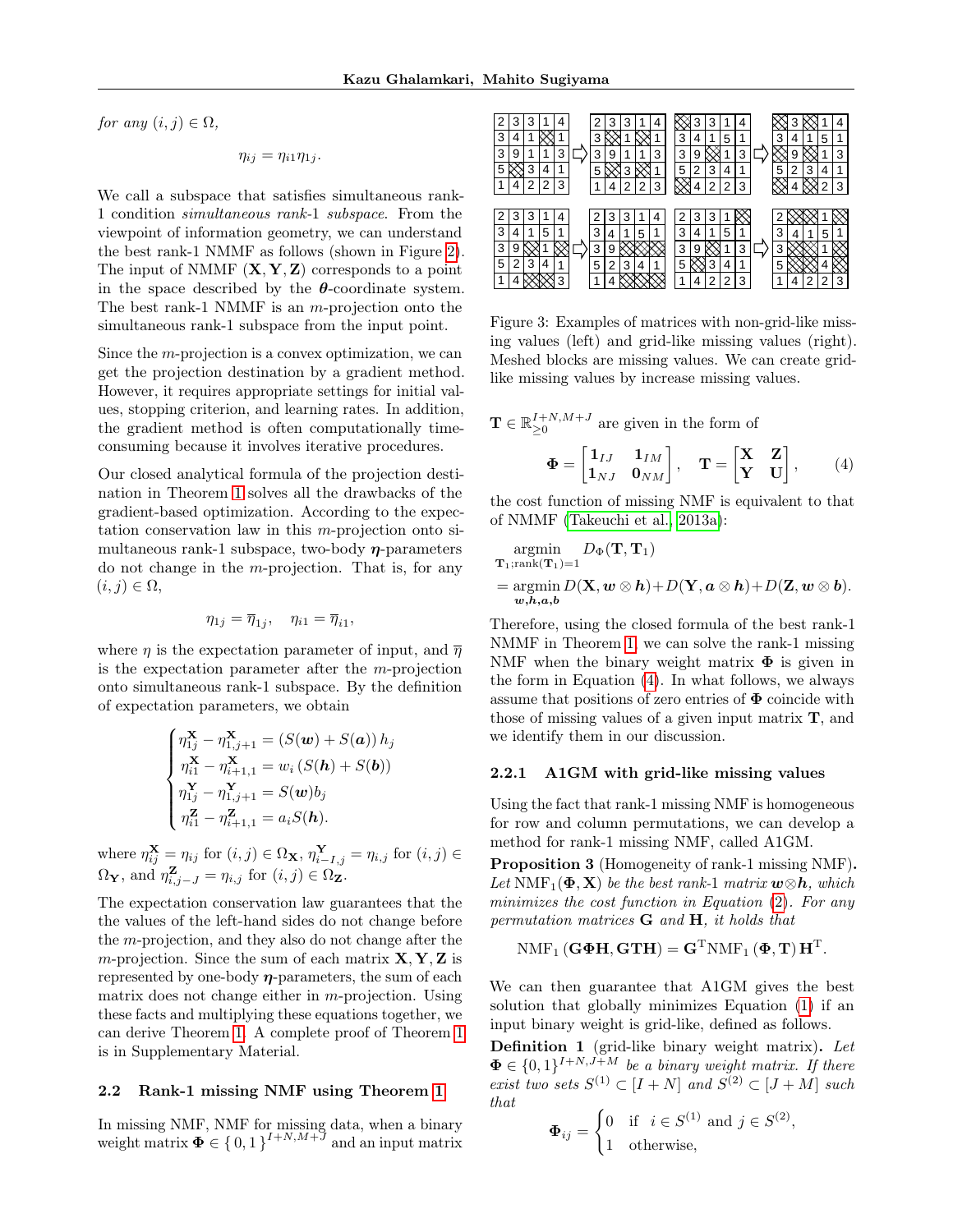

<span id="page-5-0"></span>Figure 4: Sketch of the algorithm of A1GM. Meshed blocks are missing values. In Step 1, we increase missing values so that they become grid-like. In Step 2, we gather missing values in the block at the bottom right by low and column permutations. In Step 3, we use the closed formula of the best rank-1 NMMF in Theorem [1.](#page-1-3) In this example, we get  $w = (1.5, 1.3, 1.9), a = (1.9, 1.1), h = (1.8, 1.6, 1.3), a = (0.85, 3.4).$  Finally, we get two vectors as the output by the repermutation. We use two significant digits in this figure.

#### $\Phi$  is called grid-like.

Real-world tabular datasets tend to have missing values on only certain rows or columns. Therefore, the binary weight matrix  $\Phi$  often becomes grid-like in practice (we show examples in Section [3\)](#page-6-0). Figure [3](#page-4-2) illustrates examples of matrices with grid-like missing values.

When  $\mathbf{\Phi} \in \{0,1\}^{I+N,J+M}$  is grid-like, we can transform it in the form given in Equation [\(4\)](#page-4-1) using only row and column permutations. Let  $S^{(1)} \subset [I + N]$  and  $S^{(2)} \subset [J+M]$  with  $|S^{(1)}| = K$  and  $|S^{(2)}| = L$  be the row and column index sets for zero entries in  $\Phi$ . For the block at the bottom right of  $\Omega$  whose row and column indices are specified as

$$
B^{(1)} = [I + N - K + 1, I + N],
$$
  

$$
B^{(2)} = [J + M - L + 1, J + M],
$$

we can collect all the zero entries of  $\Phi$  in the rectangular region  $B^{(1)} \times B^{(2)}$  using only row and column permutations. Formally, for a grid-like binary weight matrix  $\Phi$ , there are row  $\mathcal{G} : [I + N] \to [I + N]$  and column  $\mathcal{H}: [J+M] \to [J+M]$  permutations satisfying

$$
(\mathbf{G}\boldsymbol{\Phi}\mathbf{H})_{ij} = \begin{cases} 0 & \text{if } i \in B^{(1)} \text{ and } j \in B^{(2)} \\ 1 & \text{otherwise} \end{cases}
$$

where **G** and **H** are corresponding permutation matrices to  $\mathcal G$  and  $\mathcal H$ , respectively.

We can obtain **G** and **H** as follows. First, we focus on row permutation  $\mathcal{G}$ . We want to include each row  $j \in S^{(1)} \cap B^{(1)c}$ , where  $B^{(1)c} = [I + N] \setminus B^{(1)}$ , in  $B^{(1)}$  by row permutation  $G$ , which can be achieved by any oneto-one mapping from  $S^{(1)} \cap B^{(1)c}$  to  $S^{(1)c} \cap B^{(1)}$ , where  $S^{(1)c} = [I + N] \setminus S^{(1)}$ . Note that  $|S^{(1)} \cap B^{(1)c}| = |S^{(1)c} \cap B^{(1)}|$  $B^{(1)}$  always holds. The corresponding permutation matrix is given as

$$
\displaystyle\mathbf{G}=\prod_{k\in S^{(1)}\cap B^{(1)c}}\mathbf{R}^{k\leftrightarrow\mathcal{G}(k)}
$$

where  $\mathbf{R}^{k \leftrightarrow l}$  is a permutation matrix, which switches the  $k$ -th row and the  $l$ -th row; that is,

$$
\mathbf{R}_{ij}^{k \leftrightarrow l} = \begin{cases} 0 & \text{if } (i,j) = (k,k) \text{ or } (l,l), \\ 1 & \text{if } (i,j) = (k,l) \text{ or } (l,k), \\ \mathbf{I}_{ij} & \text{otherwise.} \end{cases}
$$

Since  $S^{(1)} \cap B^{(1)^c}$  and  $S^{(1)c} \cap B^{(1)}$  are disjoint, it holds that  $\mathbf{G} = \mathbf{G}^{\mathrm{T}}$ .

In the same way, any one-to-one mapping from  $S^{(2)} \cap$  $B^{(2)c}$  to  $S^{(2)c} \cap B^{(2)}$  can be H and the corresponding permutation matrix is given as

$$
\mathbf{H} = \prod_{k \in S^{(2)} \cap B^{(2)c}} \mathbf{R}^{k \leftrightarrow \mathcal{H}(k)},
$$

which is also a symmetric matrix.

The above discussion leads to the following procedure of the best rank-1 missing NMF for an input matrix **T** if a binary weight matrix  $\Phi$  is grid-like. The first step is to find proper permutations  $G$  and  $H$  to collect the missing values in the lower right corner. In the next step, we obtained  $NMF_1(G\Phi H, GTH)$ using the closed formula of the best rank-1 NMMF. In the final step, we operated the inverse permutations of G and H to the result of the previous step; that is,  $\mathbf{G}^{-1}N\mathrm{MF}_1(\mathbf{G}\mathbf{\Phi}\mathbf{H},\mathbf{G}\mathbf{T}\mathbf{H})\mathbf{H}^{-1}$ . Note that  $G^{-1} = G^{T} = G$  and  $H^{-1} = H^{T} = H$  always holds since these permeation matrices are orthogonal and symmetrical.

#### 2.2.2 A1GM for general case

If a binary weight matrix  $\Phi$  is not grid-like, the above procedure cannot be directly applied. To treat any matrices with missing values, we increase missing values so that  $\Phi$  becomes grid-like. Although this strategy is counter-intuitive because we lose some information, which may cause a larger reconstruction error, we gain the efficiency instead using our closed-form solution in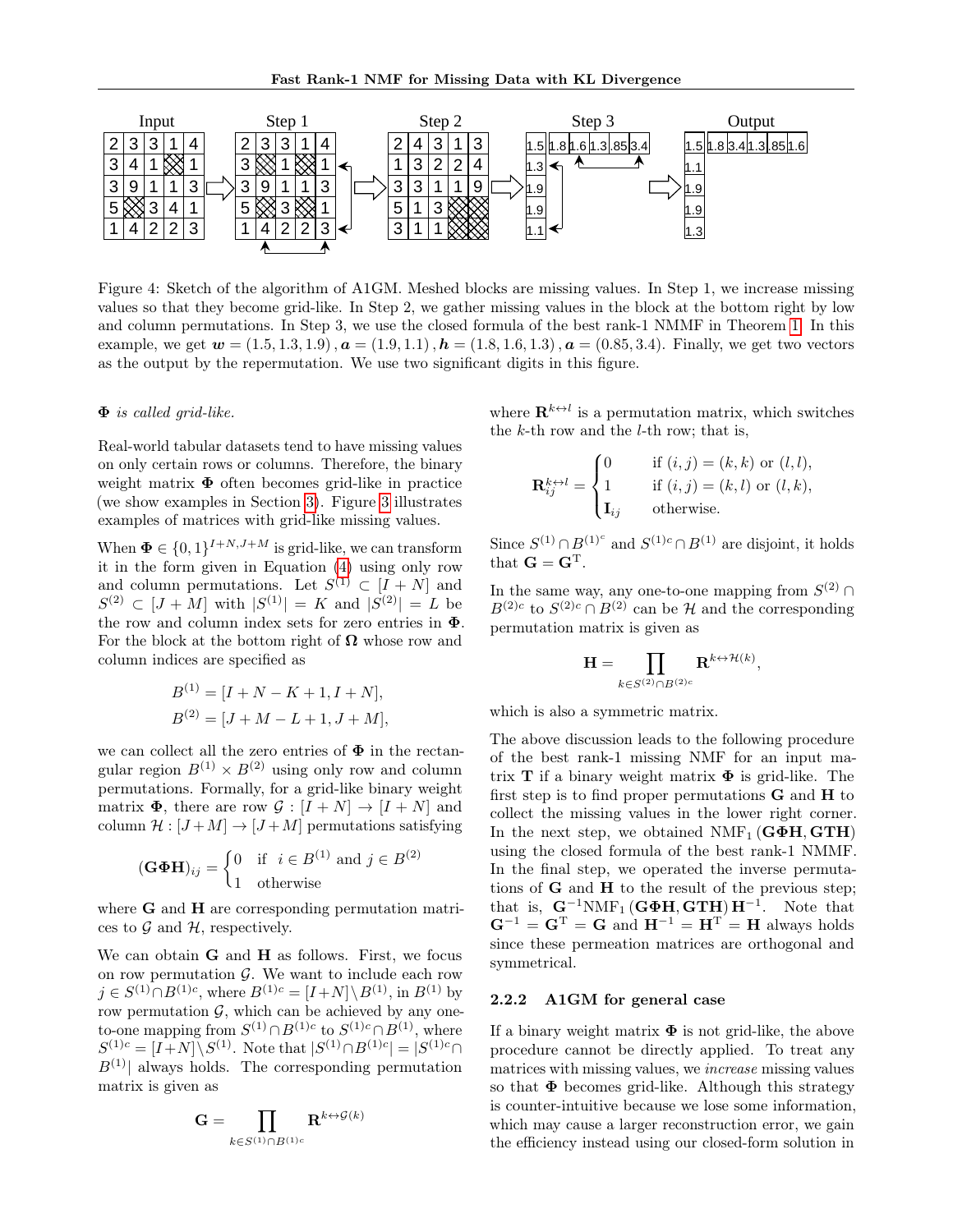Theorem [1,](#page-1-3) and, as we empirically show in the next section, the error increase is not significant in many datasets. Examples of this step are demonstrated in Figure [3.](#page-4-2)

In the worst case, the number of missing values after this step becomes  $k^2$  for k missing values. If every row or column has at least one missing value, all indices are missing after this step, for which our algorithm does not work. Thus, our method is not suitable if there are too many missing values in a matrix.

We illustrate an example of the overall procedure of A1GM in Figure [4](#page-5-0) and show its algorithm in Algorithm [1.](#page-6-1) Since the time complexity of each process of A1GM is at most linear with respect to the number of entries of an input matrix, the time complexity is  $O((I+N)(J+M)).$ 

Relation to em-algorithm As a method to solve rank-1 NMF with missing values, the em-algorithm repeats the following  $e$ - and  $m$ -steps after filling missing values of an input matrix  $\mathbf T$  with arbitrary values [\(Zhang et al., 2006\)](#page-9-14).

 $m$ -step : Get the rank-1 approximation of the input matrix **T** that minimizes the KL divergence from **T**.  $e$ -step : Overwrite missing values of  $T$  by the obtained matrix in the m-step with keeping other values.

This algorithm also minimizes the cost function [\(2\)](#page-1-0) indirectly [\(Amari, 2016\)](#page-8-6). For grid-like data, A1GM directly finds the convergence point of the em-algorithm without performing the above iterations.

## <span id="page-6-1"></span><span id="page-6-0"></span>3 EXPERIMENTS

In this section, we empirically investigate the efficiency and effectiveness of our proposed method, A1GM, on synthetic and real data. We use three types of data: (i) synthetic data with missing values at the lower right corner, (ii) synthetic data with random grid-like missing values, and (iii) real data with grid-like and non-gridlike missing values. It is guaranteed that A1GM always finds the best solution for any data of (i) and (ii). Thus, we only investigate efficiency in our experiments for (i) and (ii). By contrast, for data (iii), the reconstruction error can be worse than the existing methods due to increased missing values in A1GM. Therefore, in the experiment for data (iii), we investigate both efficiency (running time) and effectiveness (reconstruction error).

We use KL-WNMF as a comparison method [\(Blondel](#page-8-9) [et al., 2007\)](#page-8-9). KL-WNMF is a commonly used gradient method that reduces the KL-based cost in Equation [\(2\)](#page-1-0) by multiplicative updates. Although faster NMF methods, such as ALS [\(Kim et al., 2014\)](#page-9-15) and ADMM [\(Hajinezhad et al., 2016\)](#page-8-10), have been developed, Algorithm 1: A1GM

```
input : A binary weight matrix \mathbf{\Phi} \in \{0,1\}^{I \times J},
               a matrix \mathbf{X} \in \mathbb{R}_{\geq 0}^{I \times J}\textbf{output}: \text{Domain} \text{ factors } \textbf{\textit{c}} \in \mathbb{R}_{\geq 0}^{I} \text{ and}\boldsymbol{d} \in \mathbb{R}^J_{\geq 0}A1GM(\Phi, X)S^{(1)} \leftarrow \emptyset; S^{(2)} \leftarrow \emptysetfor (i, j) \in [I] \times [J] do
            if \boldsymbol{\Phi}_{ij}=0 then
                  S^{(1)} \leftarrow S^{(1)} \cup \{i\}; S^{(2)} \leftarrow S^{(2)} \cup \{j\}B^{(1)} \leftarrow \{I - |S^{(1)}| + 1, I - |S^{(1)}| + 2, \ldots, I\}B^{(2)} \leftarrow \{J - |S^{(2)}| + 1, J - |S^{(2)}| + 2, \ldots, J\}\text{perm1} \leftarrow (1, \ldots, I)for k \in \{1, 2, \ldots, |S^{(1)} \cap B^{(1)c}|\} do
            i \leftarrow kth smallest element of S^{(1)} \cap B^{(1)c}j \leftarrow kth smallest element of S^{(1)c} \cap B^{(1)}| swap(perm1[i],perm1[j])perm2 \leftarrow (1, \ldots, J)for k \in \{1, 2, \ldots, |S^{(2)} \cap B^{(2)c}|\} do
            i \leftarrow kth smallest element of S^{(2)} \cap B^{(2)c}j \leftarrow kth smallest element of S^{(2)c} \cap B^{(2)}\sim swap(perm2[i],perm2[j])
     \mathbf{X} \leftarrow \mathbf{X}[perm1, perm2]
     w, h, a, b \leftarrow the best rank-1 NMMF of X
     c \leftarrow concate w and a; d \leftarrow concate h and b
     c \leftarrow c[perm1]; d \leftarrow d[perm2]
     return c, d
```
they are just as fast as a multiplicative update when the target rank is small [\(Song et al., 2014\)](#page-9-16). Moreover, as we will show in Sections [3.1](#page-7-0) and [3.2,](#page-7-1) KL-WNMF converges within only 2–4 iterations in our experiments. In addition, the em-algorithm needs more iterations since it minimizes the cost function indirectly. Thus, these techniques are considered to be ineffective for speeding up rank-1 KL-WNMF. This is why we only compared A1GM with simple KL-WNMF.

We implemented KL-WNMF by referring to the original paper [\(Blondel et al., 2007\)](#page-8-9). The stopping criterion of KL-WNMF follows the implementation of the standard NMF in scikit-learn [\(Pedregosa et al., 2011\)](#page-9-17). The initial values of KL-WNMF are determined by sampling from a uniform distribution from 0 to 1.

All methods are implemented in Julia 1.6. We used BenchmarkTools to measure the running time [\(Chen](#page-8-11) [and Revels, 2016\)](#page-8-11). Experiments were conducted on Ubuntu 20.04.1 with a single core of 2.1GHz Intel Xeon CPU Gold 5218 and 128GB of memory.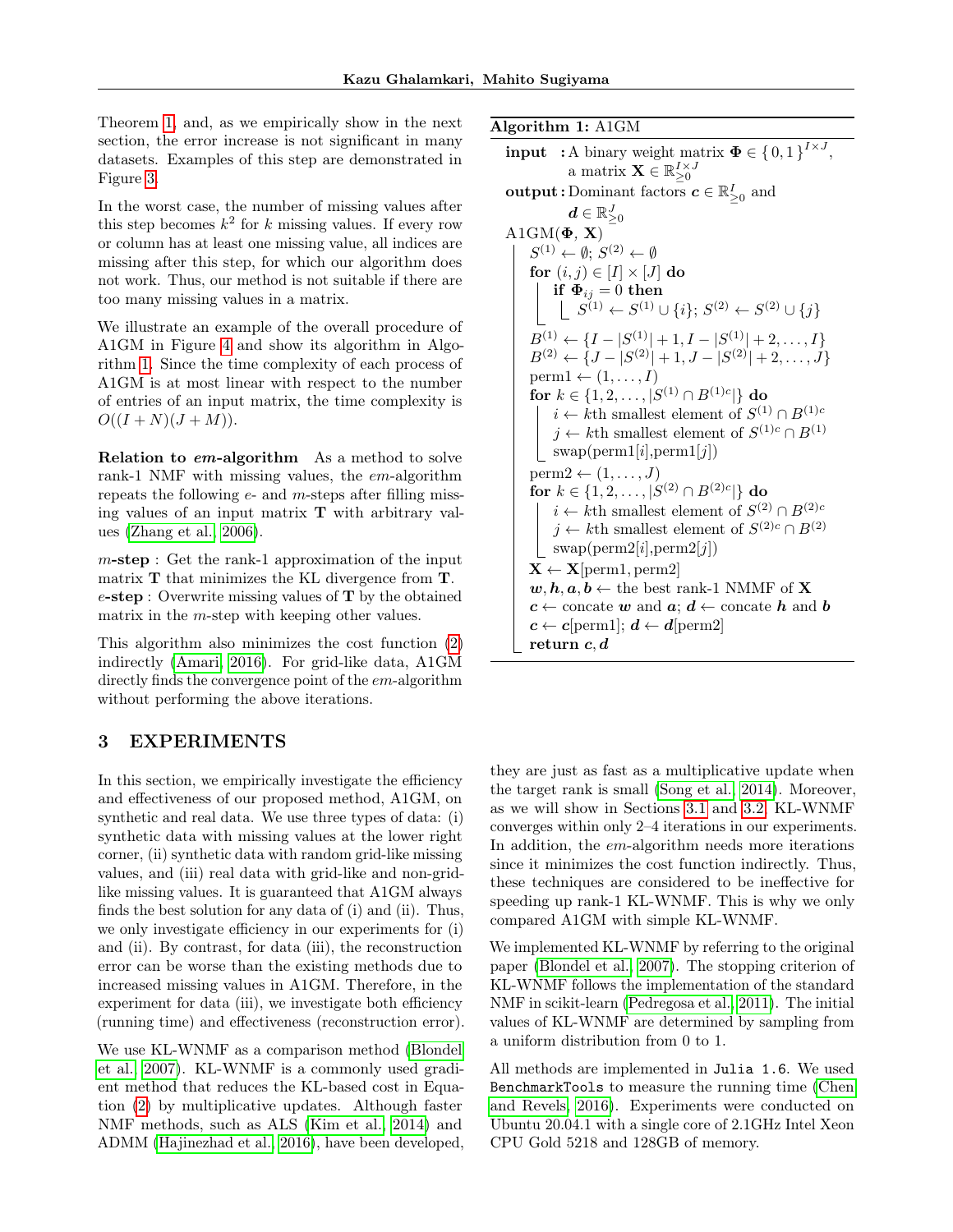| DataSet                   | size         | missing values<br># | increase rate | relative error | relative runtime |
|---------------------------|--------------|---------------------|---------------|----------------|------------------|
| Autompg                   | (398, 8)     | 6                   |               |                | 0.12957          |
| DailySunSpot              | (73718, 9)   | 3247                |               |                | 0.12845          |
| CaliforniaHousing         | (20640, 9)   | 207                 |               |                | 0.11821          |
| <b>MTSLibrary</b>         | (1533078, 4) | 1247722             |               |                | 0.18327          |
| <b>BigMartSaleForecas</b> | (8522, 5)    | 1463                |               |                | 0.12699          |
| <b>BoardGameGeekData</b>  | (101375, 17) | 21                  |               |                | 0.14625          |
| CreditCardApproval        | (590, 7)     | 25                  | 1.92          | 1.0018         | 0.12212          |
| <b>HumanResourceAnaly</b> | (14999, 7)   | 519                 | 1.96146       | 1.0168         | 0.11858          |
| heartdisease              | (303, 14)    | 6                   | 2             |                | 0.12259          |
| lungcancer                | (32, 57)     | 5                   | 2             | 1.0001         | 0.13803          |
| PerthHousePrice           | (33656, 14)  | 16585               | 2.61345       | 1.0004         | 0.15382          |
| SleepData                 | (62, 8)      | 12                  | 2.75          | 1.0211         | 0.18208          |
| arrhythmia                | (452, 280)   | 408                 | 4.70588       | 1.0148         | 0.11387          |
| Bostonhousing             | (506, 14)    | 120                 | 5.6           | 1.003          | 0.1097           |
| LifeExpectancy Data       | (2938, 19)   | 2563                | 7.04097       | 5.7983         | 0.095773         |
| <b>HCCSurvivalDataSet</b> | (165, 50)    | 826                 | 8.3632        | 3.2898         | 0.07113          |
| wiki4HE                   | (913, 53)    | 1995                | 18.10175      | 1.2363         | 0.066256         |

<span id="page-7-5"></span>Table 1: Performance of A1GM compared to KL-WNMF on 17 real datasets.



<span id="page-7-2"></span>Figure 5: Running time comparison of the proposed method A1GM (triangle, dots line) and KL-WNMF (circle, dashed line) with respect to the matrix size N. (a) Missing values are at the lower right corner. (b) Missing value positions are grid-like. We plot mean  $\pm$ S.D. of five trials.

#### <span id="page-7-0"></span>3.1 Synthetic datasets

Missing values in the lower right corner We prepared synthetic matrices  $\mathbf{X} \in \mathbb{R}^{N \times N}$  and their weights  $\mathbf{\Phi} \in \{0,1\}^{N \times N}$ . We assumed that each input weight  $\Phi$  is in the form of Equation [\(4\)](#page-4-1). We measured the running time to obtain rank-1 decomposition of X with varying the matrix size  $N$ . As Figure [5\(](#page-7-2)a) shows, A1GM is an order of magnitude faster than the existing gradient method. The number of iterations of the existing method until convergence was between 2 and 4. A1GM just applies the closed formula in Theorem [1](#page-1-3) to parts of input matrices.

Random grid-like missing values We also prepared synthetic matrices and its binary weight matrices  $\Phi \in \{0,1\}^{N \times N}$ . We assumed that every input weight matrix  $\Phi$  is grid-like and we set the ratio of missing values to be 5 percent. We measured the running time of A1GM to complete the best rank-1 missing NMF compared with KL-WNMF by varying the matrix size N. As Figure [5\(](#page-7-2)b) shows, our method is always faster than the gradient method. The number of iterations of the existing method required for convergence was between 2 and 4. Note that in these datasets A1GM does not need to increase missing values.

### <span id="page-7-1"></span>3.2 Real datasets

We used 17 real datasets. We downloaded tabular datasets that have missing values from the Kaggle databank<sup>[1](#page-7-3)</sup> or UCI dataset.<sup>[2](#page-7-4)</sup> If a dataset contains negative values, we converted them to their absolute values. Zero values in a matrix were replaced with the average value of the matrix to make them all positive. See Supplementary Material for the sources of these datasets. We evaluate the relative error as

## $D_{\mathbf{\Phi}}(\mathbf{X}, \text{A1GM}(\mathbf{X}))/D_{\mathbf{\Phi}}(\mathbf{X}, \text{WNMF}(\mathbf{X})),$

where WNMF( $X$ ) and A1GM( $X$ ) are the rank-1 reconstructed matrices by KL-WNMF and A1GM, respectively, and the binary weight matrix  $\Phi$  indicates locations of missing values of X. We also compared the relative running time of A1GM to KL-WNMF.

The results are summarized in Table [1.](#page-7-5) In the table, the column increase rate means the ratio of the number of missing values after addition in A1GM to the original number of missing values. If increase rate is 1, it means that the location of missing values of the dataset is originally grid-like. For such datasets,

<span id="page-7-3"></span> $\frac{1}{1}$ https://www.kaggle.com/datasets

<span id="page-7-4"></span><sup>2</sup>https://archive.ics.uci.edu/ml/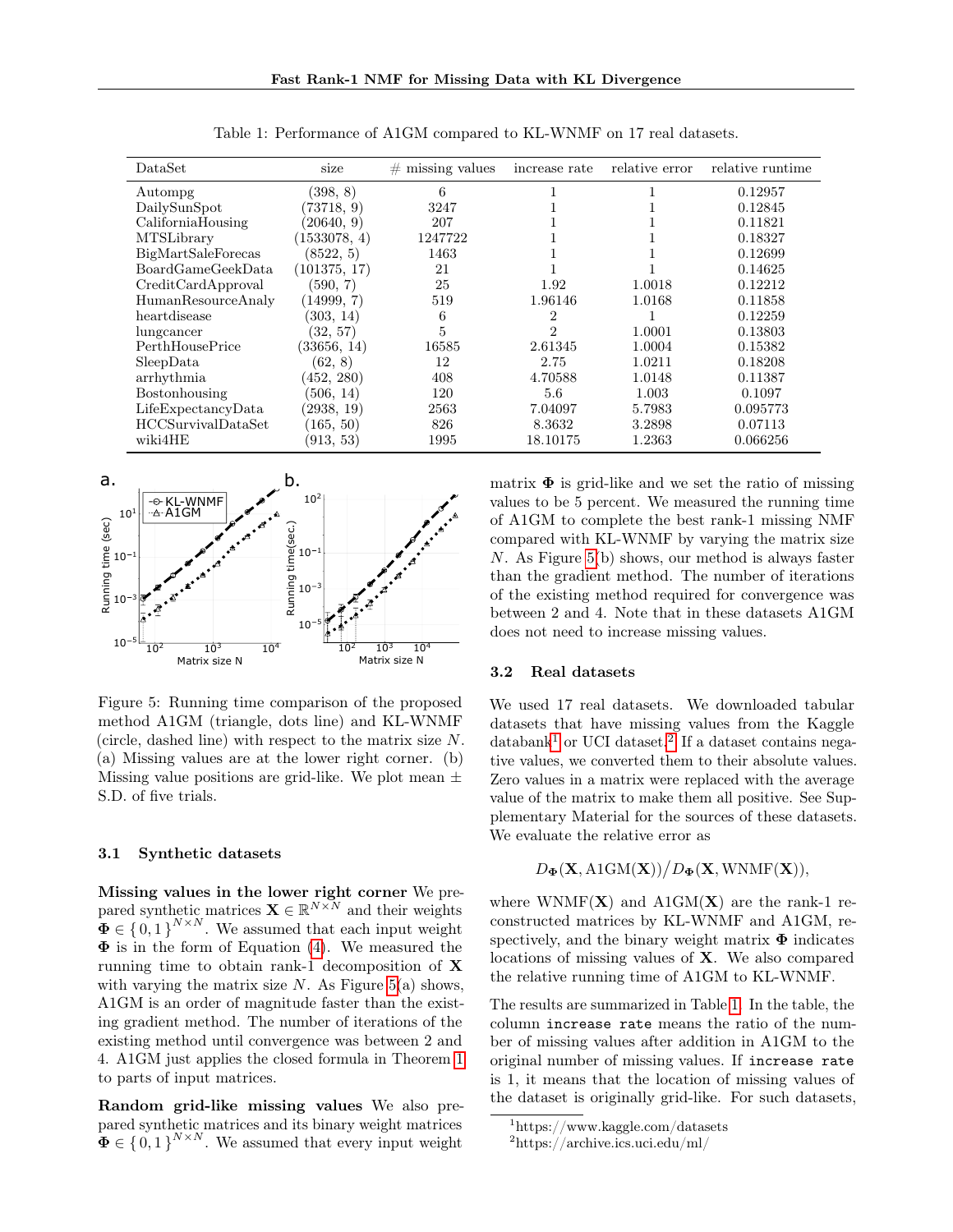it is theoretically guaranteed that our method A1GM always provides the best rank-1 missing NMF, which minimizes the KL divergence in Equation [\(2\)](#page-1-0). It is reasonable that the reconstructed matrix by KL-WNMF and that by A1GM are the same since the cost function [\(2\)](#page-1-0) is convex. The number of iterations of the existing method required for convergence was between 2 and 4 for real datasets.

We can see that A1GM is much faster than KL-WNMF for all the datasets. Moreover, the relative error remains low even if missing values of datasets are not grid-like for most of datasets. In some real data, missing values are likely to be biased towards a particular row or column. As a result, they become grid-like by just adding small number of missing values. In these cases, our proposed method can conduct rank-1 missing NMF rapidly with competitive errors to KL-WNMF. By contrast, a large amount of information is lost after the increasing missing value step for some datasets (large increase rates). As a result, our method is not suitable for obtaining an accurately reconstructed rank-1 matrix, even though it is much faster than the existing method.

## 4 CONCLUSION

In this paper, we have derived the closed analytical formula of the best rank-1 NMMF. To obtain this formula, we have used the conservation law in  $m$ -projection in information geometry by modeling matrices as a loglinear model on a poset. Using the formula, we have developed a novel method of rank-1 NMF for missing data, called A1GM. We have shown that A1GM obtains the best rank-1 NMF when missing values are located in a grid-like manner. When the location of missing values is not grid-like, we increase the number of missing values so that they become grid-like, to which again we can use the closed formula of the best rank-1 NMMF. We empirically show that A1GM, which is not based on the gradient descent method, is more efficient than the existing gradient method for rank-1 missing NMF.

As noted, our method has two main limitations. First, because our modeling uses a log-linear model, we cannot handle zero values in a matrix. Second, the performance of A1GM is not expected to be convincing if there are a huge number of missing values. NMMF and NMF for missing data have been extended to tensors as NMTF [\(Takeuchi et al., 2013b\)](#page-9-18) and WNTF [\(Ozerov](#page-9-19) [et al., 2013\)](#page-9-19), respectively. Generalization of our study to tensors is an interesting area for future work.

## Acknowledgement

This work was supported by JSPS KAKENHI Grant Number JP20J23179 (KG), JP21H03503 (MS), and JST, PRESTO Grant Number JPMJPR1855, Japan (MS).

#### References

- <span id="page-8-7"></span>Amari, S. (2008). Information geometry and its applications: Convex function and dually flat manifold. In LIX Fall Colloquium on Emerging Trends in Visual Computing, pages 75–102. Springer.
- <span id="page-8-6"></span>Amari, S. (2016). Information Geometry and Its Applications. Springer.
- <span id="page-8-3"></span>Biggs, M., Ghodsi, A., and Vavasis, S. (2008). Nonnegative matrix factorization via rank-one downdate. In Proceedings of the 25th International Conference on Machine Learning, pages 64–71.
- <span id="page-8-1"></span>Blei, D. M., Ng, A. Y., and Jordan, M. I. (2003). Latent dirichlet allocation. The Journal of Machine Learning Research, 3:993–1022.
- <span id="page-8-9"></span>Blondel, V. D., Ho, N.-D., and Van Dooren, P. (2007). Weighted nonnegative matrix factorization and face feature extraction. Preprint.
- <span id="page-8-11"></span>Chen, J. and Revels, J. (2016). Robust benchmarking in noisy environments. arXiv:1608.04295.
- <span id="page-8-0"></span>Comon, P. (1994). Independent component analysis, a new concept? Signal Processing, 36(3):287–314.
- <span id="page-8-8"></span>Ghalamkari, K. and Sugiyama, M. (2021). Fast Tucker rank reduction for non-negative tensors using meanfield approximation. In Advances in Neural Information Processing Systems 34.
- <span id="page-8-4"></span>Gillis, N. and Glineur, F. (2011). Low-rank matrix approximation with weights or missing data is NP-hard. SIAM Journal on Matrix Analysis and Applications, 32(4):1149–1165.
- <span id="page-8-2"></span>Gonzalez, E. F. (2007). Efficient Alternating Gradienttype Algorithms for the Approximate Non-negative Matrix Factorization Problem. PhD thesis, Rice University.
- <span id="page-8-10"></span>Hajinezhad, D., Chang, T.-H., Wang, X., Shi, Q., and Hong, M. (2016). Nonnegative matrix factorization using admm: Algorithm and convergence analysis. In 2016 IEEE International Conference on Acoustics, Speech and Signal Processing (ICASSP), pages 4742– 4746. IEEE.
- <span id="page-8-5"></span>Ho, N.-D. and Van Dooren, P. (2008). Non-negative matrix factorization with fixed row and column sums. Linear Algebra and its Applications, 429(5–6):1020– 1025.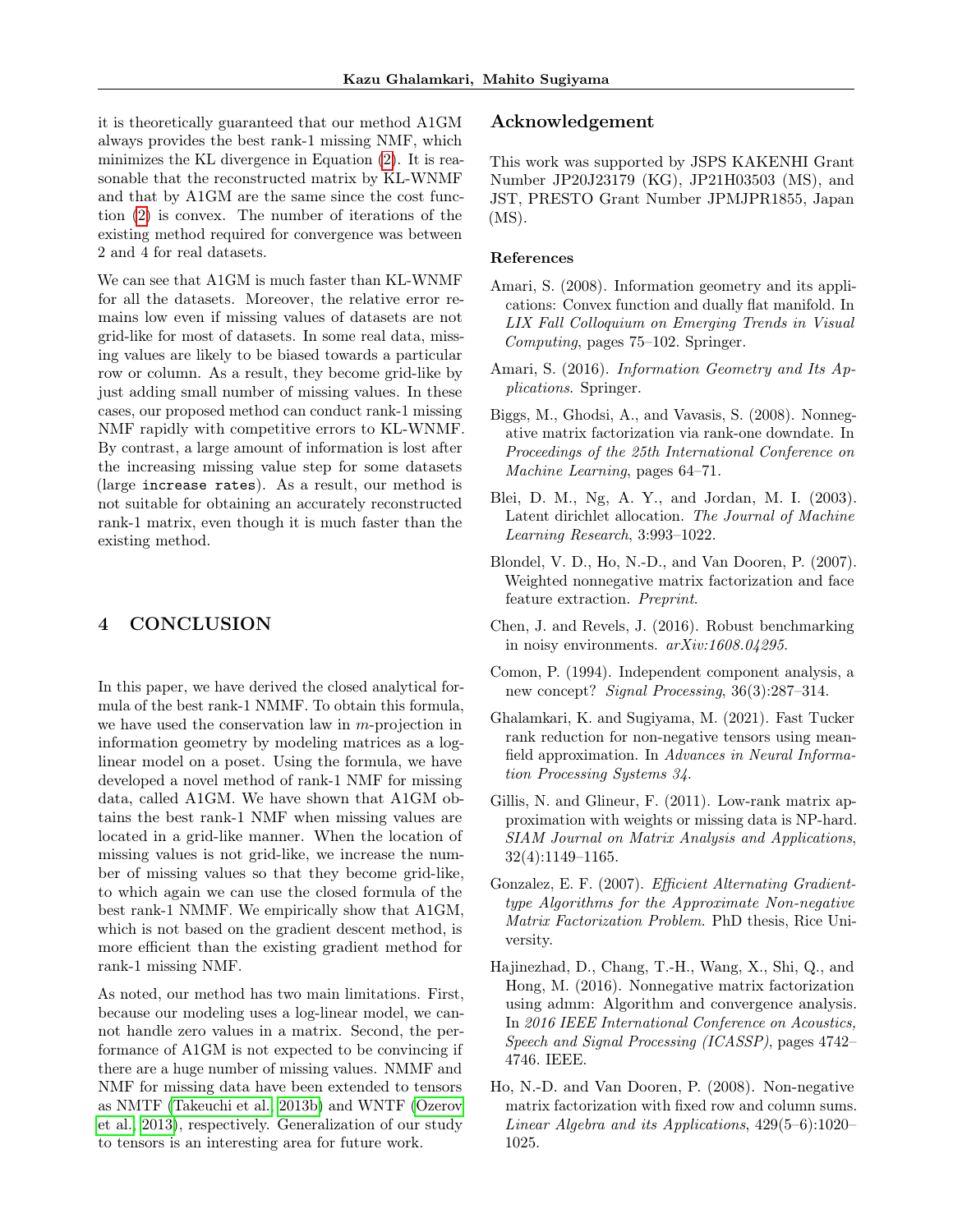- <span id="page-9-15"></span>Kim, J., He, Y., and Park, H. (2014). Algorithms for nonnegative matrix and tensor factorizations: A unified view based on block coordinate descent framework. Journal of Global Optimization, 58(2):285–319.
- <span id="page-9-8"></span>Kim, Y.-D. and Choi, S. (2009). Weighted nonnegative matrix factorization. In 2009 IEEE International Conference on Acoustics, Speech and Signal Processing, pages 1541–1544. IEEE.
- <span id="page-9-10"></span>Kohjima, M., Matsubayashi, T., and Sawada, H. (2016). Non-negative multiple matrix factorization with Euclidean and Kullback-Leibler mixed divergences. In 2016 23rd International Conference on Pattern Recognition, pages 2515–2520. IEEE.
- <span id="page-9-12"></span>Lee, D. and Seung, H. S. (2001). Algorithms for nonnegative matrix factorization. In Leen, T., Dietterich, T., and Tresp, V., editors, Advances in Neural Information Processing Systems, volume 13, pages 556– 562. MIT Press.
- <span id="page-9-2"></span>Lee, D. D. and Seung, H. S. (1999). Learning the parts of objects by non-negative matrix factorization. Nature, 401(6755):788–791.
- <span id="page-9-7"></span>Liao, Q. and Zhang, Q. (2013). Efficient rank-one residue approximation method for graph regularized non-negative matrix factorization. In Joint European Conference on Machine Learning and Knowledge Discovery in Databases, pages 242–255. Springer.
- <span id="page-9-19"></span>Ozerov, A., Duong, N., and Chevallier, L. (2013). Weighted nonnegative tensor factorization: on monotonicity of multiplicative update rules and application to user-guided audio source separation.
- <span id="page-9-17"></span>Pedregosa, F., Varoquaux, G., Gramfort, A., Michel, V., Thirion, B., Grisel, O., Blondel, M., Prettenhofer, P., Weiss, R., Dubourg, V., Vanderplas, J., Passos, A., Cournapeau, D., Brucher, M., Perrot, M., and Duchesnay, E. (2011). Scikit-learn: Machine learning in Python. Journal of Machine Learning Research, 12:2825–2830.
- <span id="page-9-3"></span>Rajapakse, M., Tan, J., and Rajapakse, J. (2004). Color channel encoding with NMF for face recognition. In 2004 International Conference on Image Processing, 2004. ICIP'04., volume 3, pages 2007–2010. IEEE.
- <span id="page-9-16"></span>Song, D., Meyer, D. A., and Min, M. R. (2014). Fast nonnegative matrix factorization with rank-one admm. In NIPS 2014 Workshop on Optimization for Machine Learning (OPT2014).
- <span id="page-9-13"></span>Sugiyama, M., Nakahara, H., and Tsuda, K. (2017). Tensor balancing on statistical manifold. In Proceedings of the 34th International Conference on Machine Learning, pages 3270–3279.
- <span id="page-9-4"></span>Takács, G., Pilászy, I., Németh, B., and Tikk, D. (2008). Investigation of various matrix factorization methods

for large recommender systems. In 2008 IEEE International Conference on Data Mining Workshops, pages 553–562. IEEE.

- <span id="page-9-9"></span>Takeuchi, K., Ishiguro, K., Kimura, A., and Sawada, H. (2013a). Non-negative multiple matrix factorization. In Twenty-Third International Joint Conference on Artificial Intelligence, pages 1713–1720.
- <span id="page-9-18"></span>Takeuchi, K., Tomioka, R., Ishiguro, K., Kimura, A., and Sawada, H. (2013b). Non-negative multiple tensor factorization. In 2013 IEEE 13th International Conference on Data Mining, pages 1199–1204. IEEE.
- <span id="page-9-0"></span>Thompson, B. (1984). Canonical correlation analysis: Uses and interpretation. Number 47. Sage.
- <span id="page-9-6"></span>Vavasis, S. A. (2010). On the complexity of nonnegative matrix factorization. SIAM Journal on Optimization, 20(3):1364–1377.
- <span id="page-9-1"></span>Wold, S., Esbensen, K., and Geladi, P. (1987). Principal component analysis. Chemometrics and Intelligent Laboratory Systems,  $2(1-3):37-52$ .
- <span id="page-9-5"></span>Xu, W., Liu, X., and Gong, Y. (2003). Document clustering based on non-negative matrix factorization. In Proceedings of the 26th Annual International ACM SIGIR Conference on Research and Development in Information Retrieval, pages 267–273.
- <span id="page-9-11"></span>Zhang, G., He, M., Wu, H., Cai, G., and Ge, J. (2016). Non-negative multiple matrix factorization with social similarity for recommender systems. In Proceedings of the 3rd IEEE/ACM International Conference on Big Data Computing, Applications and Technologies, pages 280–286.
- <span id="page-9-14"></span>Zhang, S., Wang, W., Ford, J., and Makedon, F. (2006). Learning from incomplete ratings using non-negative matrix factorization. In Proceedings of the 2006 SIAM International Conference on Data Mining, pages 549–553. SIAM.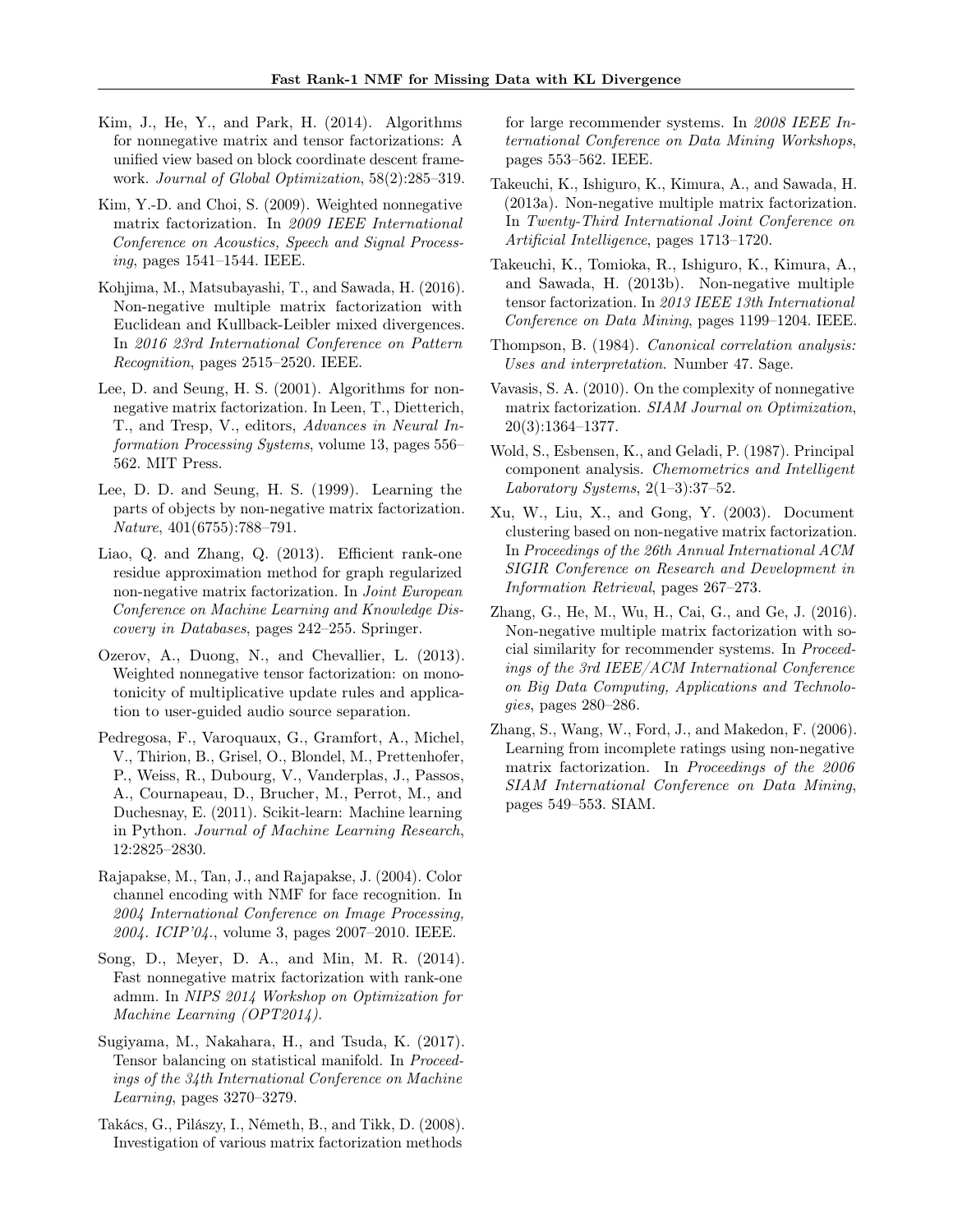## A Proofs

**Proposition 1** (simultaneous rank-1  $\theta$ -condition). A triple  $(X, Y, Z)$  is simultaneously rank-1 decomposable if and only if its all two-body natural parameters are 0, that is, for any  $(i, j) \in \Omega$ ,

$$
\theta_{ij} = 0
$$
 if  $i \neq 1$  and  $j \neq 1$ .

*Proof.* It is clear from the definition that  $(X, Y, Z)$  is simultaneously rank-1 decomposable if and only if we can represent the corresponding distribution p as  $p(i, j) = s(i)t(j)$  for any index  $(i, j) \in \Omega$ .

First, we show that we can represent  $p(i, j) = s(i)t(j)$  for any index  $(i, j) \in \Omega$  if all two-body natural parameters are 0. If all two-body natural parameters are 0, we get a distribution corresponding to  $(X, Y, Z)$  as

$$
p(i,j) = \exp(\theta_{11}) \exp\left(\sum_{i'=2}^i \theta_{i'1}\right) \exp\left(\sum_{j'=2}^j \theta_{1j'}\right).
$$

The normalization condition  $\sum_{ij} p(i, j) = 1$  leads to

$$
\exp(\theta_{11}) = \frac{1}{\sum_{i=1}^{I+N} \exp\left(\sum_{i'=2}^i \theta_{i'1}\right)} \frac{1}{\sum_{j=1}^{J+M} \exp\left(\sum_{j'=2}^j \theta_{j'1}\right)}.
$$

The distribution can then be written as

$$
p(i,j) = \frac{\exp\left(\sum_{i'=2}^i \theta_{i'1}\right)}{\sum_{i=1}^{I+N} \exp\left(\sum_{i'=2}^i \theta_{i'1}\right)} \frac{\exp\left(\sum_{j'=2}^j \theta_{1j'}\right)}{\sum_{j=1}^{J+M} \exp\left(\sum_{j'=2}^j \theta_{j'1}\right)}
$$
  

$$
\equiv s(i)t(j).
$$

Thus,  $p(i, j) = s(i)t(j)$  holds.

Next, we show that all two-body natural parameters are 0 if we can represent  $p(i, j) = s(i)t(j)$  for any index  $(i, j) \in \Omega$ . We consider a contraposition of the statement; that is, there is a index  $(i, j) \in \Omega$  that does not hold  $p(i, j) = s(i)t(j)$  if a two-body natural parameter is not 0. When  $p(i, j) = s(i)t(j)$ , it holds that

$$
\frac{p(i,j)}{p(i,j+1)} = \frac{p(i',j)}{p(i',j+1)}.\t(5)
$$

for any index  $(i, j) \in \Omega$ . However, for example, if  $\theta_{22} \neq 0$ , we can immediately confirm Equation [\(5\)](#page-10-0) is not correct for  $i = 1, j = 1$ , and  $i' = 2$ . Therefore, the proposition has been proved.

<span id="page-10-0"></span> $\Box$ 

**Proposition 2** (simultaneous rank-1  $\eta$ -condition). A triple  $(X, Y, Z)$  is simultaneously rank-1 decomposable if and only if all of its two-body expectation parameters are factorizable as a product of two one-body parameters: for any  $(i, j) \in \Omega$ ,

$$
\eta_{ij}=\eta_{i1}\eta_{1j}.
$$

*Proof.* As we can see in Proposition 1,  $(X, Y, Z)$  is simultaneously rank-1 decomposable if and only if the distribution becomes

$$
p(i, j) = s(i)t(j)
$$

Then,

$$
\eta_{ij} = \sum_{\substack{(i',j') \geq (i,j) \\ j' \geq 1}} p(i',j') = \sum_{\substack{(i',j') \geq (i,j) \\ j' \geq 1}} s(i')t(j') = \sum_{i' \geq i} s(i') \sum_{\substack{(i',j') \in \Omega \\ j' \geq j}} s(i') \sum_{\substack{(i',j') \in \Omega \\ j' \geq j}} t(j')
$$
\n
$$
= \sum_{i' \geq i} s(i') \sum_{j' \geq 1} t(j') \sum_{\substack{i' \geq 1 \\ j' \geq j}} t(j')
$$
\n
$$
= \eta_{i1} \eta_{1j}.
$$

We used the normalization condition  $\sum_{ij} p(i, j) = 1$ .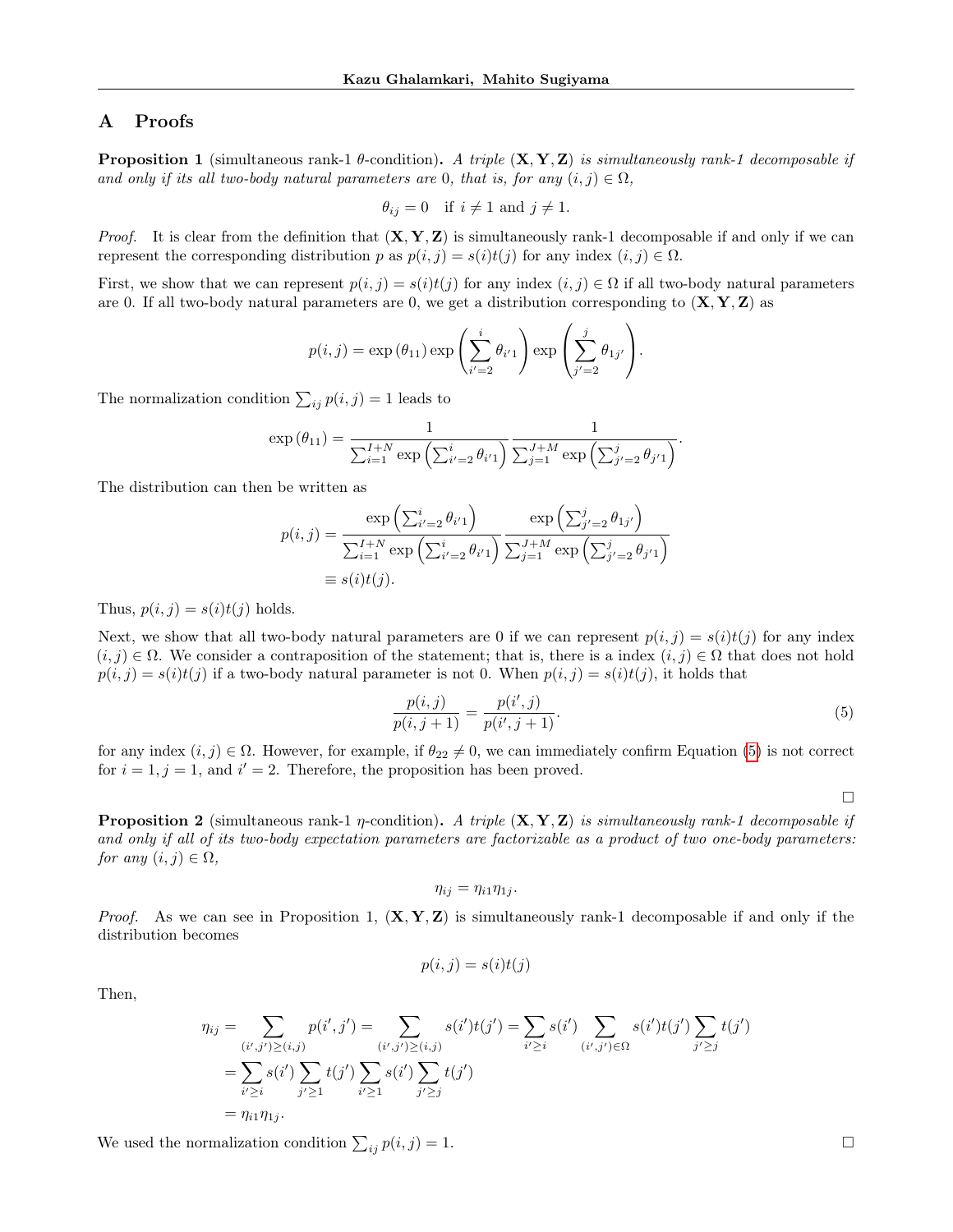**Theorem 1** (the best rank-1 NMMF). For any given three positive matrices  $X \in \mathbb{R}_{>0}^{N \times J}$ ,  $Y \in \mathbb{R}_{>0}^{N \times J}$ , and  $\mathbf{Z} \in \mathbb{R}_{\geq 0}^{I \times M}$  and two parameters  $\alpha, \beta \geq 0$ , four non-negative vectors  $\mathbf{w} \in \mathbb{R}_{\geq 0}^{I}$ ,  $\mathbf{h} \in \mathbb{R}_{\geq 0}^{J}$ ,  $\mathbf{a} \in \mathbb{R}_{\geq 0}^{N}$ , and  $\mathbf{b} \in \mathbb{R}_{\geq 0}^{M}$  that minimize the cost

$$
w_i = \frac{\sqrt{S(\mathbf{X})}}{S(\mathbf{X}) + \beta S(\mathbf{Z})} \left\{ \sum_{j=1}^J \mathbf{X}_{ij} + \sum_{m=1}^M \beta \mathbf{Z}_{im} \right\},
$$
  
\n
$$
h_j = \frac{\sqrt{S(\mathbf{X})}}{S(\mathbf{X}) + \alpha S(\mathbf{Y})} \left\{ \sum_{i=1}^I \mathbf{X}_{ij} + \sum_{n=1}^N \alpha \mathbf{Y}_{nj} \right\},
$$
  
\n
$$
a_n = \frac{\sum_{j=1}^J \mathbf{Y}_{nj}}{\sqrt{S(\mathbf{X})}}, \quad b_m = \frac{\sum_{i=1}^I \mathbf{Z}_{im}}{\sqrt{S(\mathbf{X})}}.
$$

*Proof.* First, we show this theorem with  $\alpha = \beta = 1$ , followed by generalizing the result for any non-negative  $\alpha$ and β. Hereinafter, we use overline for quantities on the simultaneous rank-1 subspace; for example,  $(\overline{X}, \overline{Y}, \overline{Z})$  as rank-1 matrices sharing factors,  $\overline{\eta}$  as expectation parameters for distributions on simultaneous rank-1 subspace. We decompose input matrices  $X, Y$  and  $Z$  as  $\overline{X} = w \otimes h$ ,  $\overline{Y} = a \otimes h$ , and  $\overline{Z} = w \otimes b$ , respectively, so that they minimize the cost function

$$
D(\mathbf{X}, \mathbf{w} \otimes \mathbf{h}) + \alpha D(\mathbf{Y}, \mathbf{a} \otimes \mathbf{h}) + \beta D(\mathbf{Z}, \mathbf{w} \otimes \mathbf{b}). \tag{6}
$$

To simplify, we define as follows:

$$
\eta_{ij}^{\mathbf{X}} = \eta_{ij} \quad \text{for} \quad (i,j) \in \Omega_{\mathbf{X}},
$$
  
\n
$$
\eta_{i-I,j}^{\mathbf{Y}} = \eta_{ij} \quad \text{for} \quad (i,j) \in \Omega_{\mathbf{Y}},
$$
  
\n
$$
\eta_{i,j-J}^{\mathbf{Z}} = \eta_{ij} \quad \text{for} \quad (i,j) \in \Omega_{\mathbf{Z}}.
$$

According to the expectation conservation law in this m-projection, it holds that

$$
\begin{aligned}\n\eta_{ij}^{\mathbf{X}} &= \overline{\eta}_{ij}^{\mathbf{X}} \quad \text{for } i = 1 \text{ or } j = 1, \\
\eta_{nj}^{\mathbf{Y}} &= \overline{\eta}_{nj}^{\mathbf{Y}} \quad \text{for } n = 1, \\
\eta_{im}^{\mathbf{Z}} &= \overline{\eta}_{im}^{\mathbf{Z}} \quad \text{for } m = 1,\n\end{aligned}
$$

where  $(\eta^X, \eta^Y, \eta^Z)$  is the expectation parameter of input, and  $(\overline{\eta}^X, \overline{\eta}^Y, \overline{\eta}^Z)$  is the expectation parameter after the m-projection. By the definition of expectation parameters and the conservation law, we obtain

$$
\begin{cases} \eta_{1j}^{\mathbf{X}} - \eta_{1,j+1}^{\mathbf{X}} = \left( S(\mathbf{w}) + S(\mathbf{a}) \right) h_j, \\ \eta_{i1}^{\mathbf{X}} - \eta_{i+1,1}^{\mathbf{X}} = w_i \left( S(\mathbf{h}) + S(\mathbf{b}) \right), \\ \eta_{1j}^{\mathbf{Y}} - \eta_{1,j+1}^{\mathbf{Y}} = S(\mathbf{w}) b_j, \\ \eta_{i1}^{\mathbf{Z}} - \eta_{i+1,1}^{\mathbf{Z}} = a_i S(\mathbf{h}). \end{cases}
$$

We multiply these equations together and simplify them, resulting in

$$
\overline{\mathbf{X}}_{ij} = h_i w_j = \frac{\left(\eta_{i1}^{\mathbf{X}} - \eta_{i+1,1}^{\mathbf{X}}\right) \left(\eta_{1j}^{\mathbf{X}} - \eta_{1,j+1}^{\mathbf{X}}\right)}{\left(S(\mathbf{w}) + S(\mathbf{a})\right) \left(S(\mathbf{h}) + S(\mathbf{b})\right)},
$$
\n
$$
\overline{\mathbf{Y}}_{ij} = a_i h_j = \frac{\left(\eta_{i1}^{\mathbf{X}} - \eta_{i+1,1}^{\mathbf{X}}\right) \left(\eta_{1j}^{\mathbf{X}} - \eta_{1,j+1}^{\mathbf{X}}\right)}{\left(S(\mathbf{w}) + S(\mathbf{a})\right) S(\mathbf{h})},
$$
\n
$$
\overline{\mathbf{Z}}_{ij} = w_i b_j = \frac{\left(\eta_{i1}^{\mathbf{X}} - \eta_{i+1,1}^{\mathbf{X}}\right) \left(\eta_{1j}^{\mathbf{Z}} - \eta_{1,j+1}^{\mathbf{Z}}\right)}{S(\mathbf{w}) \left(S(\mathbf{h}) + S(\mathbf{b})\right)}.
$$

Since the sum of each matrix **X**, Y and Z are represented by conserved quantities,  $S(\mathbf{X}) = \eta_{11}^{\mathbf{X}} - \eta_{11}^{\mathbf{Z}} - \eta_{11}^{\mathbf{Z}}$ ,  $S(Y) = \eta_{11}^{\mathbf{Y}},$  and  $S(\mathbf{Z}) = \eta_{11}^{\mathbf{Z}},$  the sum of each matrix also do not change in this projection, that is,  $S(\mathbf{X}) =$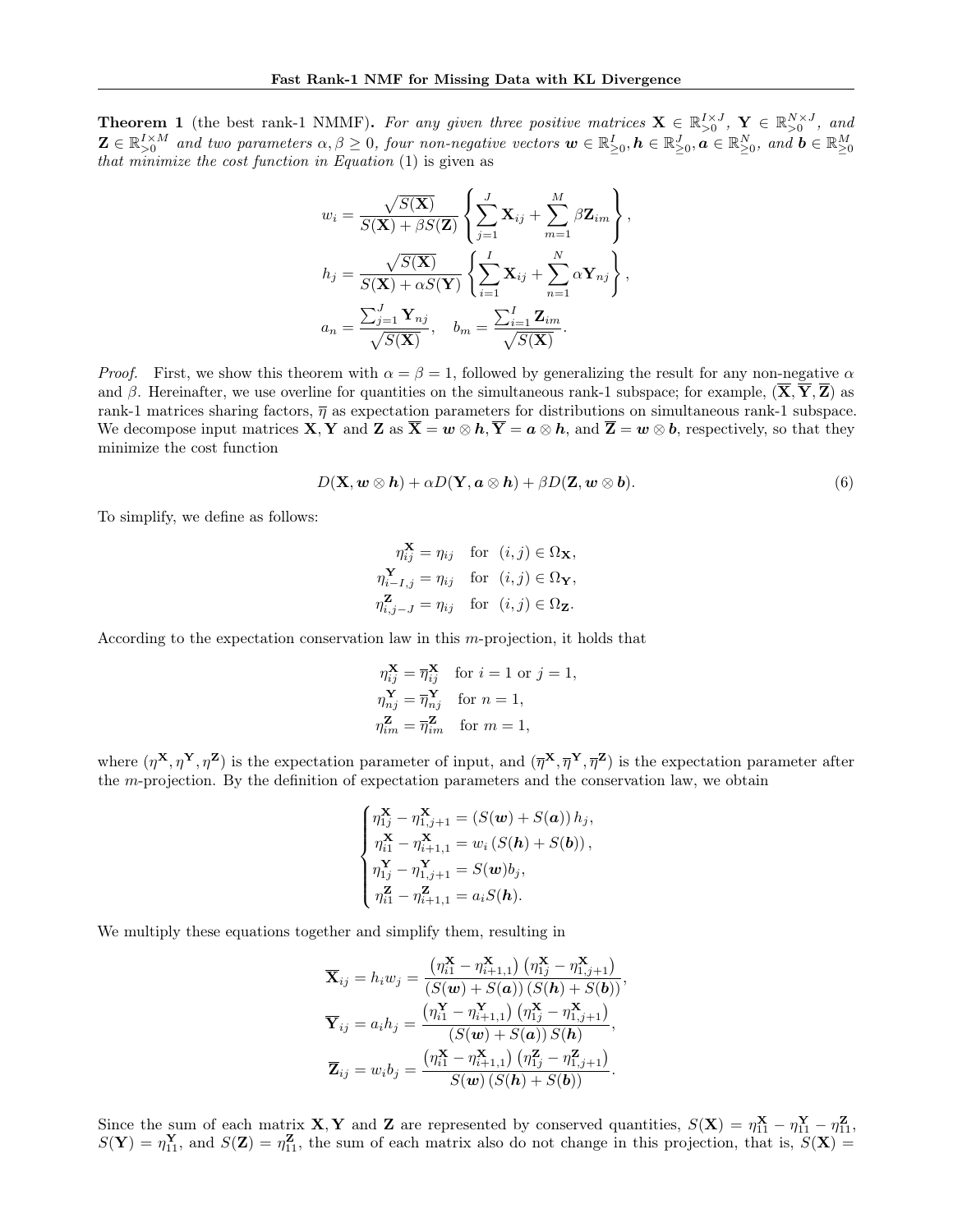$S(\overline{\mathbf{X}}), S(\mathbf{Y}) = S(\overline{\mathbf{Y}})$ , and  $S(\mathbf{Z}) = S(\overline{\mathbf{Z}})$ . As a result, it follows that

$$
S(\mathbf{X}) = S(\overline{\mathbf{X}}) = S(\mathbf{w} \otimes \mathbf{h}) = S(\mathbf{w})S(\mathbf{h}),
$$
  
\n
$$
S(\mathbf{Y}) = S(\overline{\mathbf{Y}}) = S(\mathbf{a} \otimes \mathbf{h}) = S(\mathbf{a})S(\mathbf{h}),
$$
  
\n
$$
S(\mathbf{Z}) = S(\overline{\mathbf{Z}}) = S(\mathbf{w} \otimes \mathbf{b}) = S(\mathbf{w})S(\mathbf{b}),
$$

and we obtain

$$
\begin{cases}\n\overline{\mathbf{X}}_{ij} = \frac{S(\mathbf{X})}{(S(\mathbf{X}) + S(\mathbf{Y}))(S(\mathbf{X}) + S(\mathbf{Z}))} \left( \sum_{j'} \mathbf{X}_{ij'} + \sum_{j'} \mathbf{Z}_{ij'} \right) \left( \sum_{i'} \mathbf{X}_{i'j} + \sum_{i'} \mathbf{Y}_{i'j} \right), \\
\overline{\mathbf{Y}}_{ij} = \frac{1}{S(\mathbf{X}) + S(\mathbf{Y})} \left( \sum_{i'} \mathbf{X}_{i'j} + \sum_{i'} \mathbf{Y}_{i'j} \right) \left( \sum_{j'} \mathbf{Y}_{ij'} \right), \\
\overline{\mathbf{Z}}_{ij} = \frac{1}{S(\mathbf{X}) + S(\mathbf{Z})} \left( \sum_{j'} \mathbf{X}_{ij'} + \sum_{j'} \mathbf{Z}_{ij'} \right) \left( \sum_{i'} \mathbf{Z}_{i'j} \right).\n\end{cases}
$$

Using the general property of the KL divergence,  $\lambda D(\mathbf{P}, \mathbf{Q}) = D(\lambda \mathbf{P}, \lambda \mathbf{Q})$  for any matrices **P**, **Q** and non-negative number  $\lambda$ , the above result with general  $\alpha$  and  $\beta$  is obtained as

$$
\begin{cases}\n\overline{\mathbf{X}}_{ij} = \frac{S(\mathbf{X})}{(S(\mathbf{X}) + \alpha S(\mathbf{Y})) (S(\mathbf{X}) + \beta S(\mathbf{Z}))} \left( \sum_{j'} \mathbf{X}_{ij'} + \sum_{j'} \beta \mathbf{Z}_{ij'} \right) \left( \sum_{i'} \mathbf{X}_{i'j} + \sum_{i'} \alpha \mathbf{Y}_{i'j} \right), \\
\overline{\mathbf{Y}}_{ij} = \frac{1}{\alpha (S(\mathbf{X}) + \alpha S(\mathbf{Y}))} \left( \sum_{i'} \mathbf{X}_{i'j} + \sum_{i'} \alpha \mathbf{Y}_{i'j} \right) \left( \sum_{j'} \alpha \mathbf{Y}_{ij'} \right), \\
\overline{\mathbf{Z}}_{ij} = \frac{1}{\beta (S(\mathbf{X}) + \beta S(\mathbf{Z}))} \left( \sum_{j'} \mathbf{X}_{ij'} + \sum_{j'} \beta \mathbf{Z}_{ij'} \right) \left( \sum_{i'} \beta \mathbf{Z}_{i'j} \right).\n\end{cases}
$$

Thus, the theorem was proved.

**Proposition 3** (Homogeneity of rank-1 missing NMF). Let NMF<sub>1</sub>( $\Phi$ , X) be the best rank-1 matrix  $w \otimes h$  which minimizes the cost function in Equation (2). For any permutation matrices  $\bf{G}$  and  $\bf{H}$ , it holds that

# $\text{NMF}_1\left(\mathbf{G}\boldsymbol{\Phi}\mathbf{H},\mathbf{G}\mathbf{T}\mathbf{H}\right)=\mathbf{G}^{\text{T}}\text{NMF}_1\left(\boldsymbol{\Phi},\mathbf{T}\right)\mathbf{H}^{\text{T}}.$

*Proof.* We assume  $\mathbf{T} \in \mathbb{R}_{\geq 0}^{n \times m}$  and  $\mathbf{\Phi} \in \{0,1\}^{n \times m}$ . Let  $\mathbf{G} \in \{0,1\}^{n \times n}$  and  $\mathbf{H} \in \{0,1\}^{m \times m}$  be the permutation matrices corresponding to the mappings G and H, respectively. This means that, for a given matrix X and its row and column permutation  $X' = G X H$ , we have  $X'_{g(i),h(j)} = X_{i,j}$ . We can also apply the permutation matrices G and **H** to vectors  $\mathbf{w} \in \mathbb{R}_{\geq 0}^n$  and  $\mathbf{h} \in \mathbb{R}_{\geq 0}^m$ . For  $\mathbf{w}' = \mathbf{G}\mathbf{w}$  and  $\mathbf{h}' = \mathbf{H}\mathbf{h}$ , it holds that  $w'_{g(i)} = w_i$  and  $h'_{h(j)} = h_j$ . We define  $\mathbf{w}^*$  and  $\mathbf{h}^*$  as

$$
\begin{split} \mathbf{w}^*, \mathbf{h}^* &\equiv \operatorname*{argmin}_{\mathbf{w}, \mathbf{h}} D_{\mathbf{G}\Phi\mathbf{H}} \left( \mathbf{G}\mathbf{X}\mathbf{H}, \mathbf{w} \otimes \mathbf{h} \right) \\ &= \operatorname*{argmin}_{\mathbf{w}, \mathbf{h}} \sum_{i=1}^n \sum_{j=1}^m \left( \mathbf{\Phi}_{g(i)h(j)} a_i b_j - \mathbf{\Phi}_{g(i)h(j)} \mathbf{X}_{g(i)h(j)} \log a_i b_j \right). \end{split}
$$